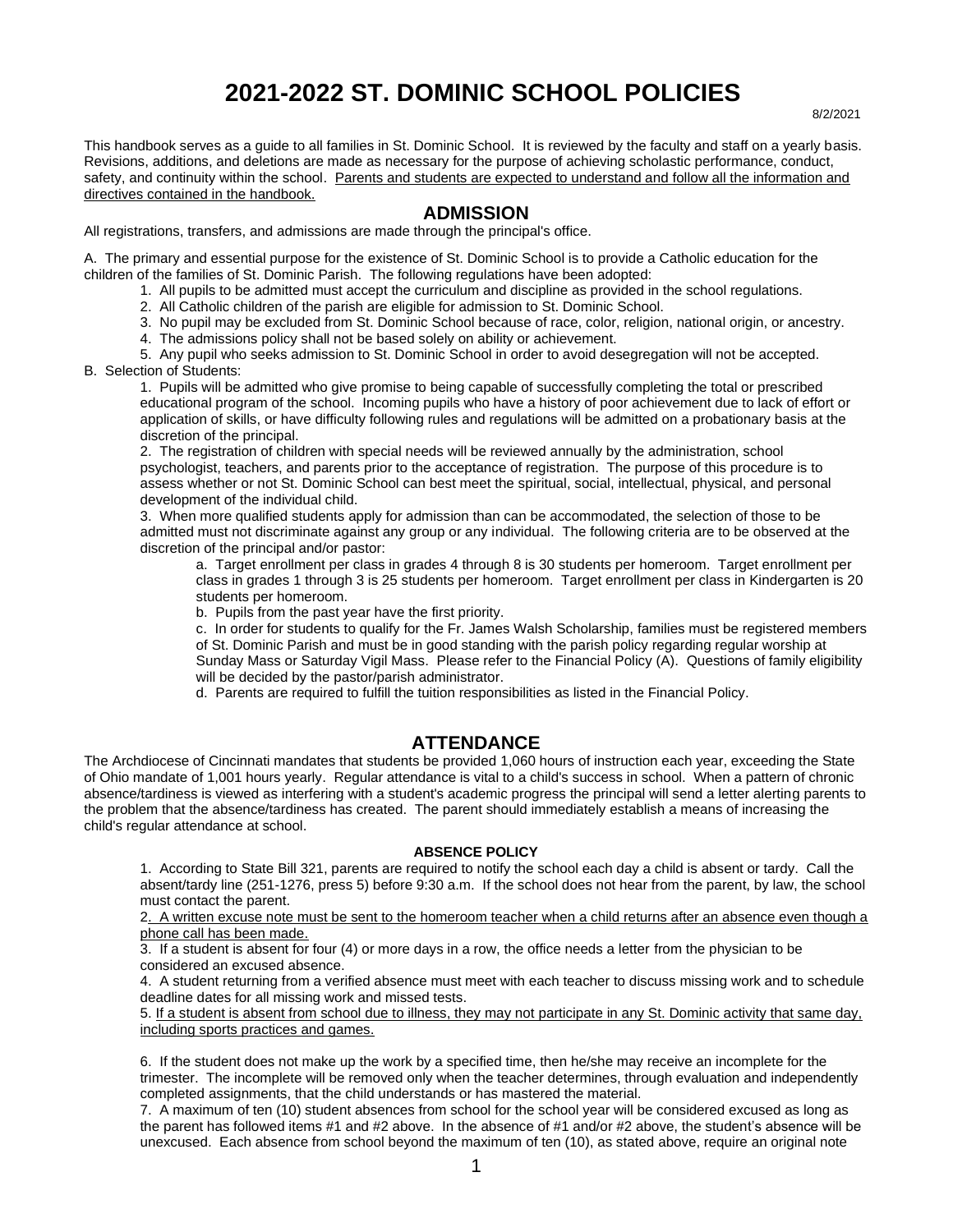from a doctor verifying an illness in order for the absence(s) to be considered excused. Notes from parents for absences beyond the initial ten (10), as stated above, may be reviewed on a case-by-case basis at the sole discretion of the school principal. Note: Vacations are always considered unexcused absences and not encouraged during the school year.

8. Upon the recording of the tenth (10<sup>th</sup>) absence of a student, the principal will send a letter of advisement to the parents.

9. The student and parent(s) may be referred to the Delhi Township School Resource Officer when he/she has been absent from school twelve (12) times.

10. A second referral, with a possible referral to the Hamilton County Juvenile Court, may be made to the School Resource Officer when a student has been absent from school for fifteen (15) days.

#### **TARDY POLICY**

Being on time for one's commitments is a quality of a considerate and responsible Christian person. The official start of the school day is when the bell rings at 8:10 a.m. Students must be in the homeroom when the 8:10 a.m. bell rings; however, all are strongly encouraged to be in the homeroom by 8:00 a.m. to get organized and to participate in the opening prayer. Remember that students can be dropped off as early as 7:40 a.m.

When a student arrives at school after 8:10 a.m., he/she must report to the office to sign in. All tardies to school are considered unexcused unless the student presents a note from a doctor verifying a medical appointment that morning or the tardy is caused by the Oak Hills or Cincinnati Public school bus being late.

The school principal will send a letter to the parents when a student has accumulated 3, 7 or 11 unexcused tardies. The student and parent(s) will be referred to the Delhi Township School Resource Officer when the student has twelve (12) unexcused tardies. Students with additional unexcused tardies beyond twelve (12) may be referred to the Hamilton County Juvenile Courts. A student's tardy count will continue to accumulate for the purposes of parent notification and/or referral to the Delhi Township Resource Officer.

Students will be marked as Tardy/Absent by the following guidelines:

Tardy: Arriving between 8:10-9:00 a.m.; or if a student leaves for 1 hour or less during the school day.

½ Day Absent: Arriving over 1 hour late up to 3.5 hours; or if a student leaves for 1-3.5 hours during the school day. Full Day Absent: 3.5 hours or more

Early Dismissal: Leaving between 2:00-3:00 p.m. (This will appear on report cards as *Tardy* due to the limitations of our attendance program).

Approved by the St. Dominic Education Commission in the Fall of 2009

# **BEFORE & AFTER SCHOOL PROGRAM**

The Before & After School Program is available Monday through Friday during the school calendar year. The morning session runs from 6:30 a.m. to 8 a.m. The afternoon session runs from dismissal to 6 p.m. For information call Kathy Smith (251-1276 ext. 434 or 513-518-9128). Students may not be in any other parts of the building while attending the Before and After School Program. The Before and After School Program will not operate if the school is closed due to inclement weather/emergency or if there is an early dismissal due to inclement weather/emergency. If there is a two-hour delay in the morning, the Before School Program still starts at 6:30 a.m.; however, there is an additional \$2.00 charge for those needing this service from 6:30- 8:30 a.m. Normal morning session rates apply from 8:30-10:00 a.m. Before and After School fees are Before – 4.00 After – 8.75.

### **BOOKS**

Textbooks must be covered at all times. At no time may self-adhesive materials be used to cover text books. Fines will be charged for lost or damaged books. Each child is responsible for the condition of his/her books at the end of the year.

# **BULLYING**

#### **Harassment, Intimidation, and Bullying Policy from the Archdiocese of Cincinnati**

#### **1. General**

- **a. It is the policy of St. Dominic (the "School") that any form of harassment, intimidation, or bullying, regardless of where, how, or when it takes place, is expressly forbidden.**
- **b. The School's internet and computer system may not be used to engage in harassment, intimidation, or bullying. The "Student Responsible Use of Technology" form must be signed by each student and on file with the School.**
- **c. The School reserves the right to impose discipline for harassing, intimidating, bullying, and other inappropriate behavior that takes place off School grounds and outside School hours.**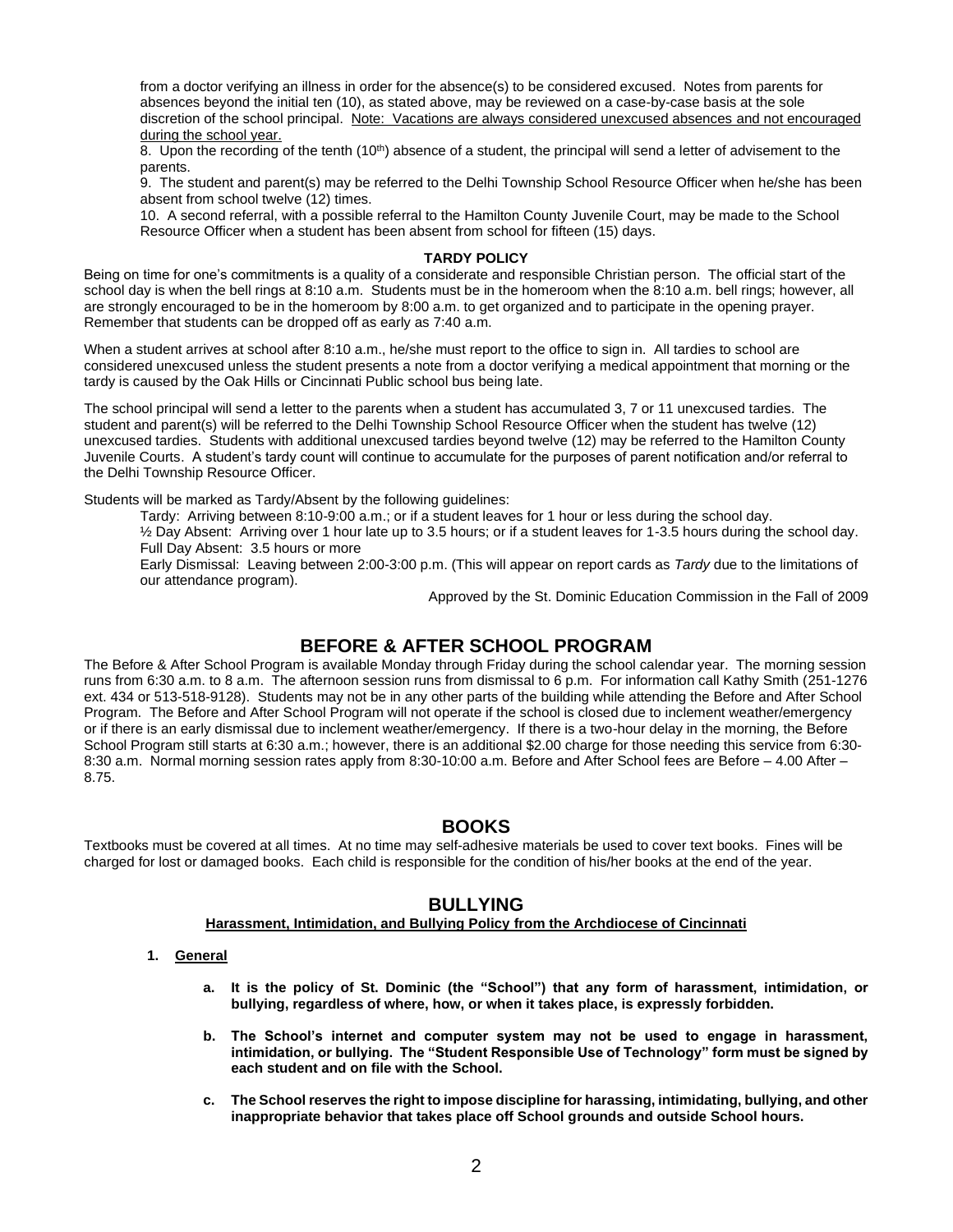#### **2. Definition of Terms**

- **"Electronic act" means an act committed through the use of a cellular telephone, computer, pager, personal communication device, or other electronic communication device.**
- **"Harassment, intimidation, or bullying" means either of the following:**
	- o **Any intentional written, verbal, electronic, or physical act that a student has exhibited toward another particular student more than once and the behavior both:**
		- Causes mental or physical harm to the other student; and
		- Is sufficiently severe, persistent, or pervasive that it creates an intimidating, **threatening, or abusive educational environment for the other student.**
	- o **Violence within a dating relationship.**
- **"Harassment, intimidation, or bullying" also means electronically transmitted acts i.e., by Internet, social media/network, blog, cell phone, personal digital assistance (PDA), wireless hand-held device, or other electronic communication device, that a student has exhibited toward another particular student more than once and the behavior both:**
	- Causes mental or physical harm to the other student; and
	- o **Is sufficiently severe, persistent, or pervasive that it creates an intimidating, threatening, or abusive educational environment for the other student.**
- **In evaluating whether conduct constitutes harassment, intimidation, or bullying, special attention should be paid to the words chosen and the actions taken, whether such conduct occurred in front of others or was communicated to others, how the offender interacted with the victim, and the motivation, either admitted or appropriately inferred. Accordingly, what may constitute harassment, intimidation, or bullying in one circumstance might not constitute such in another. As in all disciplinary matters, the School will make this determination utilizing its sole and absolute educational discretion and judgment.**
- **3. Types of Conduct**
	- **a. Harassment, intimidation, and bullying can include many different behaviors including, but not limited to, overt intent to ridicule, humiliate, or intimidate another student. Examples of conduct that could constitute prohibited behaviors include:**
		- **i. Engaging in unsolicited and offensive or insulting behavior;**
		- **ii. Physical violence and/or attacks;**
		- **iii. Threats, taunts, and intimidation through words and/or gestures;**
		- **iv. Extortion, damage, or stealing of money and/or possessions;**
		- **v. Exclusion from the peer group or spreading rumors; and**
		- **vi. Repetitive and hostile behavior with the intent to harm others through the use of information and communication technologies, computers, cell phones, other electronic devices, the Internet, online websites, blogs, or social media/networks (also known as "cyber-bullying"). Examples of cyber-bullying include, but are not limited to, the following:**
			- **1. Posting slurs on the Internet, websites, blogs, or social media/networks;**
			- **2. Sending abusive or threatening instant messages, text messages, emails, or other communications through the Internet, websites, blogs, or social media/networks;**
			- **3. Taking embarrassing photographs of students and posting them online or otherwise distributing them; and**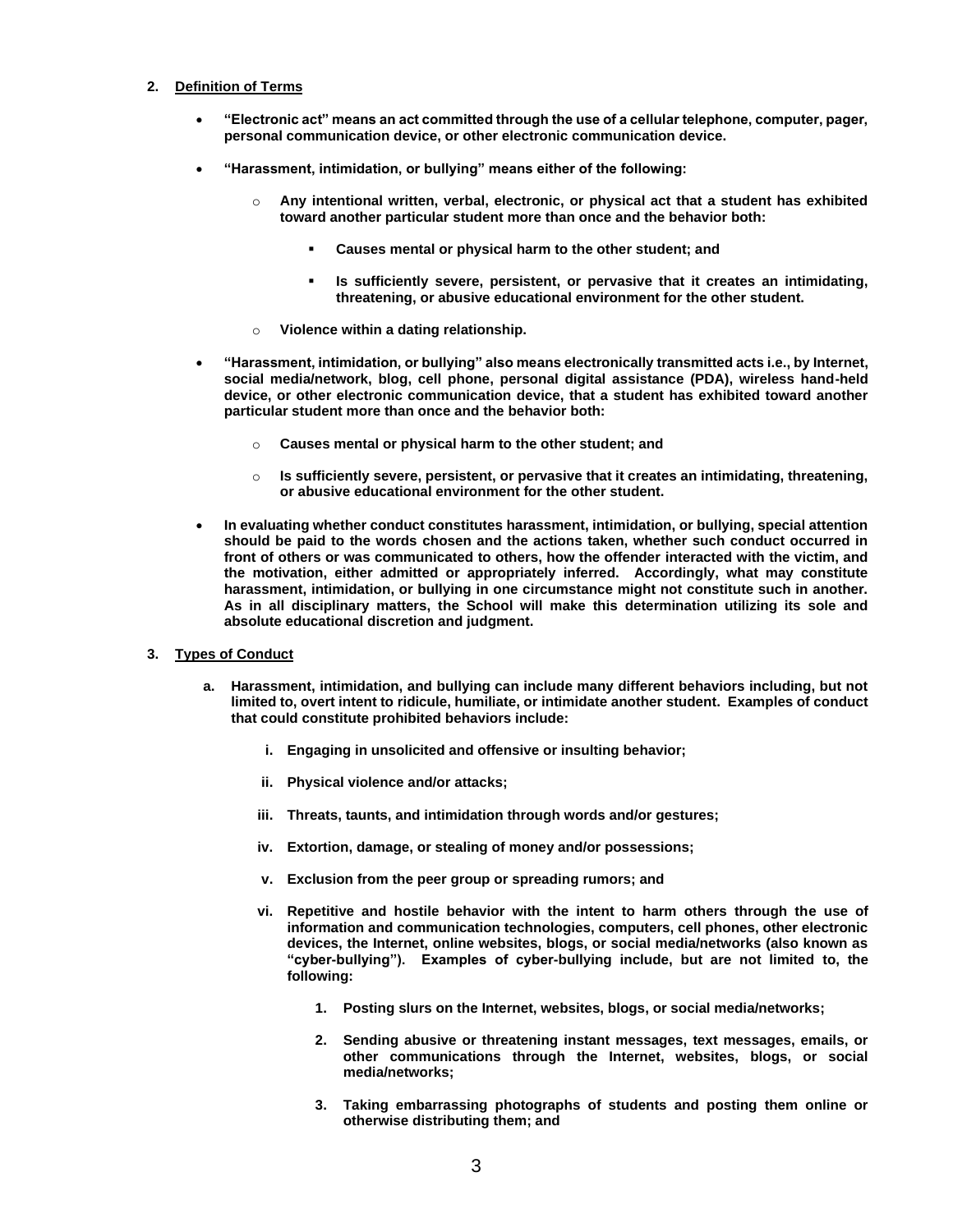**4. Using the Internet, websites, blogs, social media/networks, or electronic communication devices to impersonate another individual or circulate gossip or rumors to other students.** 

### **4. Complaints**

- **a. Formal Complaints**
	- **i. Students and/or their parents/guardians may file reports regarding suspected harassment, intimidation, or bullying. Such written reports shall be reasonably specific including persons involved, number of times and places of the alleged conduct, the target of the suspected harassment, intimidation, or bullying, and the names of any potential witnesses. Such reports may be filed with any School staff member or administrator, and they shall be promptly forwarded to the principal or his/her designee.**

#### **b. Informal Complaints**

- **i. Students and/or their parents/guardians may make informal complaints of conduct that they consider to be harassment, intimidation, or bullying by verbal report to a teacher, School administrator, or other School personnel. Such informal complaints shall be reasonably specific as to the actions giving rise to the suspicion of harassment, intimidation, or bullying, including persons involved, number of times and places of the alleged conduct, the target of the prohibited behavior, and the names of any potential witnesses. A School staff member or administrator who receives an informal complaint shall promptly document the complaint in writing, including the above information. This written report by the School staff member and/or administrator shall be promptly forwarded to the principal or his/her designee.**
- **c. Anonymous Complaints**
	- **i. Students who make informal complaints as set forth above may request that their name be maintained in confidence by the School staff member or administrator who receives the complaint. The anonymous complaints shall be reviewed and reasonable action will be taken to address the situation, to the extent such action may be taken that (1) does not disclose the source of the complaint, and (2) is consistent with the concept of fairness to the student alleged to have committed acts of harassment, intimidation, or bullying.**
- **5. School Personnel Responsibilities**
	- **a. Teachers and Other School Staff**
		- **i. Teachers and other School staff who witness acts of harassment, intimidation, or bullying, as defined above, shall promptly notify the principal or his/her designee of the event observed, and shall promptly document the events witnessed. Teachers and other School staff who receive student or parent reports of suspected harassment, intimidation, or bullying shall promptly notify the principal or his/her designee of such reports. If the report is a formal, written complaint, such complaint shall be forwarded promptly to the principal or his/her designee. If the report is an informal complaint by a student that is received by a teacher or other staff member, he or she shall document the informal complaint and promptly forward it to the principal or his/her designee.**
		- **ii. In addition to addressing both informal and formal complaints, School personnel are encouraged to address the issue of harassment, intimidation, and bullying in other interactions with students. School personnel may find opportunities to educate students about harassment, intimidation, or bullying and help eliminate such prohibited behaviors through class discussions, counseling, and reinforcement of socially appropriate behavior. School personnel should intervene promptly whenever they observe student conduct that has the purpose or effect of ridiculing, humiliating, or intimidating another student or individual, even if such conduct does not meet the formal definition of harassment, intimidation, or bullying set forth above.**
	- **b. Administrator Responsibilities**
		- **i. Investigation**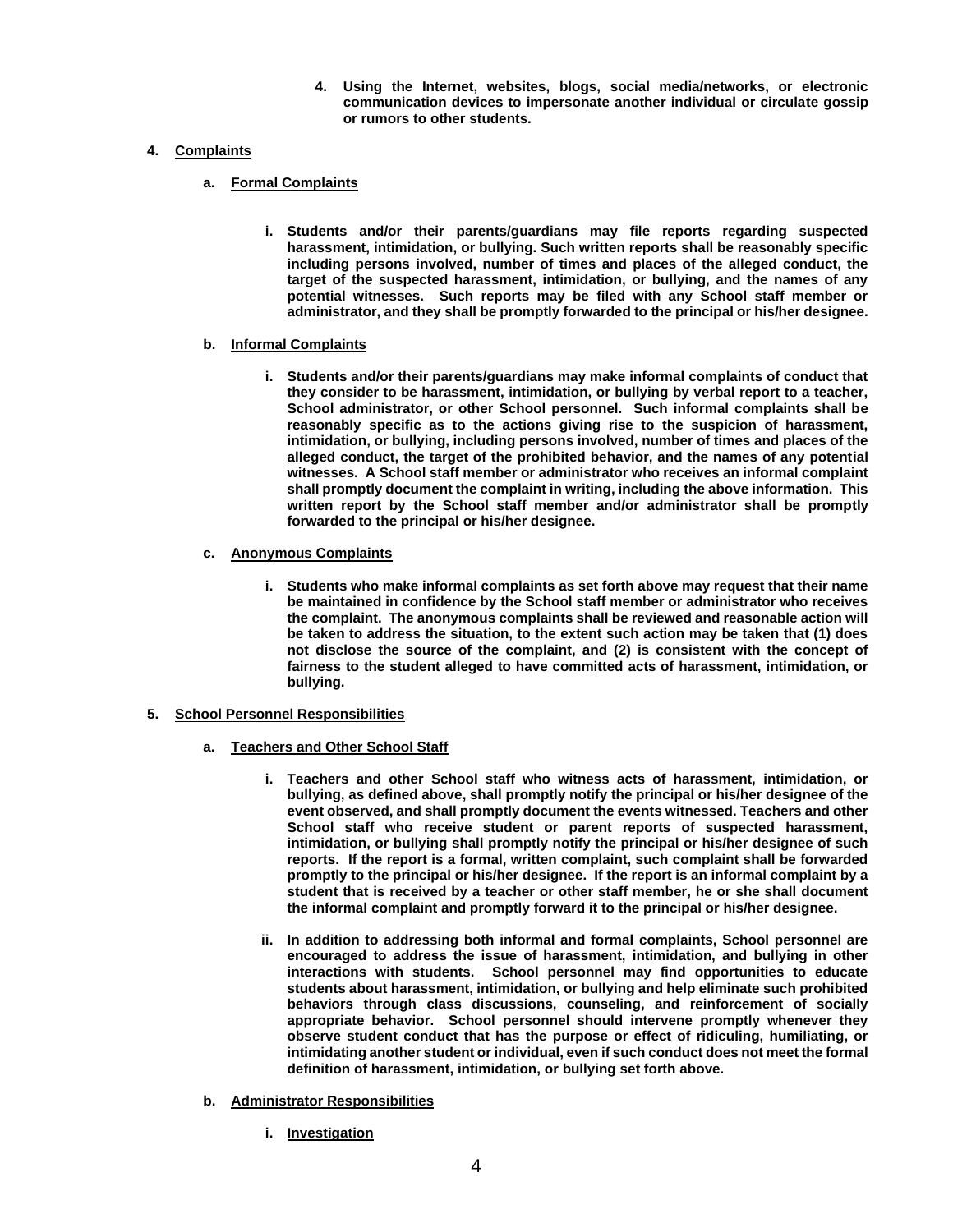- **1. The principal or his/her designee shall be promptly notified of any formal or informal complaint of suspected harassment, intimidation, or bullying. Under the direction of the principal or his/her designee, all such complaints shall be investigated promptly. The principal or his/her designee shall document the investigation, including any conversations with the alleged offender, victim, students, or other witnesses. Written statements may also be obtained from these individuals.**
- **2. Notwithstanding the foregoing, when a student making an informal complaint has requested anonymity, the investigation of such complaint shall be limited as is appropriate in view of the anonymity of the complaint. Such limitation of investigation may include restricting action to a simple review of the complaint (with or without discussing it with the alleged offender), subject to receipt of further information and/or the withdrawal by the complaining student of the condition that his/her report be anonymous.**

#### **ii. Response**

- **1. Verified acts of harassment, intimidation, or bullying shall result in an intervention by the principal or his/her designee. The intention of such intervention is to ensure that the prohibition against harassment, intimidation, and bullying is enforced, with the goal that any such prohibited behavior will end.**
- **2. When acts of harassment, intimidation, or bullying are verified and a disciplinary response is warranted, students are subject to the full range of disciplinary consequences, including suspension and expulsion. Anonymous complaints that are not otherwise verified, however, shall not be the basis for disciplinary action.**
- **3. Harassment, intimidation, and bullying behavior can take many forms and can vary dramatically in seriousness and impact on the victim and other students. Accordingly, there is no one prescribed response or discipline to verified acts of harassment, intimidation, or bullying. The forms of discipline listed in this Handbook are guidelines, and the School may use other disciplinary measures as the situation warrants. The decision whether to impose discipline and, if so, to what extent, is left to the professional and educational discretion of the principal or his/her designee.**
- **4. Once harassment, intimidation, or bullying has been verified, the principal or his/her designee should monitor the situation to determine whether there have been additional incidents of harassment, intimidation, or bullying, or retaliation from the offender or other parties. Additionally, the principal or his/her designee may inform School personnel of the incident and instruct them to monitor the victim and the offender for indications of harassing, intimidating, bullying, or retaliatory behavior. School personnel are to intervene when prohibited behaviors are witnessed.**

#### **iii. Reporting**

- **1. Report to the Parent or Guardian of the Offender**
	- **a. If after investigation, an act of harassment, intimidation, or bullying by a specific student is verified, the principal or his/her designee shall notify the Offender's parent/guardian of that finding. The parent/guardian shall also be notified of any disciplinary consequences imposed against that student.**
- **2. Report to the Parent or Guardian of the Victim**
	- **a. If after investigation, an act of harassment, intimidation, or bullying against a specific student is verified, the principal or his/her designee shall notify the victim's parent/guardian of such finding.**
- **3. Police and Child Protective Services**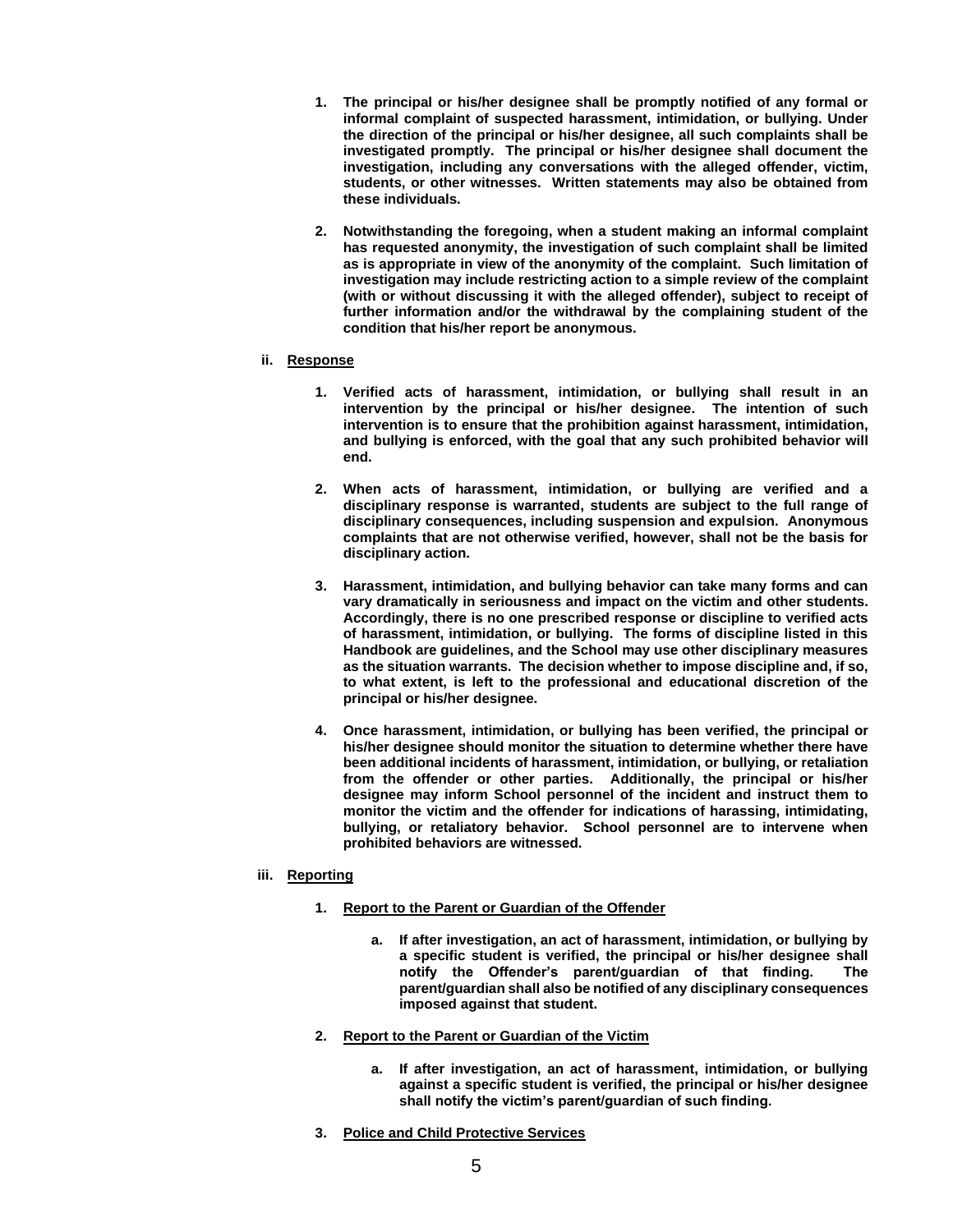**a. Allegations of criminal misconduct will be reported to law enforcement, and suspected child abuse will be reported to Child Protective Services, consistent with the Archdiocese Decree on Child Protection and Ohio law. All School personnel must cooperate with investigations by outside agencies.**

#### **6. Miscellaneous**

**a. No discipline issued pursuant to any Handbook shall bind the School to issue the same, or even comparable, discipline to other students in the future. Nor will any form or extent of discipline be construed as a precedent for how discipline will be imposed moving forward. Rather, the School reserves sole judgment and discretion in disciplining students based on the particular circumstances of each incident, including but not limited to the respective age(s) of the student(s) involved, the student(s)' perceived maturity level, the conduct at issue, the student(s)' attitude and degree of cooperation, the student(s)' disciplinary history, and any other aggravating or mitigating circumstances the School deems present. Nothing in this section, or anywhere else in this Handbook, limits or otherwise constrains the School's authority, discretion, judgment, or responsibility in any student disciplinary matters.**

Bullying is when an individual, or group of individuals, exhibit a persistent pattern of aggressive, intentional behaviors or a one-time behavior that causes mental or physical discomfort to another person, or group of people. Bullying can be written, verbal, or physical and creates an intimidating, threatening, or abusive educational environment.

Bullying can take many forms including any combination of physical, emotional, and verbal abuse, all of which are unacceptable in our school.

#### Forms of Bullying

Physical: Using physical aggression or taking the victim's property. This is the easiest form of bullying to recognize. (Examples: hitting, kicking, spitting, tripping, pushing, taking or breaking someone's things, and making mean or rude hand gestures.)

Verbal: Using words to hurt or humiliate. This is the easiest bullying strategy to use and can often be denied by the bully. Verbal bullying can leave longer-lasting scars than physical bullying. (Examples: teasing, name calling, taunting, inappropriate sexual comments, and threatening harm to anyone)

Relational/Social: Trying to control relationships by persuading peers to reject others. (Examples: leaving someone out on purpose, telling other children to not be friends with someone, embarrassing someone in public, and spreading rumors about someone)

Cyber: Bullying that takes place using an electronic device and/or communication tools including social media sites, text messages, chat, and websites. (Examples: mean text message or emails, rumors sent by email or posted on social networking sites, embarrassing picture, videos, websites, or creating fake profiles about someone)

Reactive: Victims/Bullies live in both worlds. Victims bully others because someone else bullies them. They may taunt bullies, making it appear that they draw the bully's attention because of their own behavior.

Threats of physical violence or emotional intimidation (Bullying) will not be tolerated at St. Dominic School. Students exhibiting such behavior will be subject to immediate disciplinary action in accordance to our Code of Conduct**.**

- Each incident of bullying that is reported or observed is taken very seriously and will be addressed.
- Staff will report suspected incidents of bullying to the homeroom teacher of both the victim and the bully. An incident report will be created.
- Students who observe instances of bullying will be encouraged to report it to their teacher.
- Documentation of incidents will be kept in a discipline file and used for monitoring purposes.
- Where it becomes evident that a victim/bully situation exists, administration or teachers will contact the parents.
- Teachers will establish a set of classroom rules at the beginning of the school year. These rules will address bullying, as well as other behaviors.
- Teachers will report all observations of bullying to the principal.
- Teachers will discuss bullying with their classes.
- Students will be asked in assembly and in their classrooms to discourage bullying.

### Responsibilities

Student Responsibilities

- Students will not bully other students.
- Students will try to help students who are bullied
- Students will make it a point to include all students, including those easily left out.
- Students will tell a teacher/administrator at school or an adult at home when they know someone is being bullied.

Parent Responsibilities

- Parents will support the Student Responsibilities listed above.
- Parents will encourage appropriate and respectful behavior.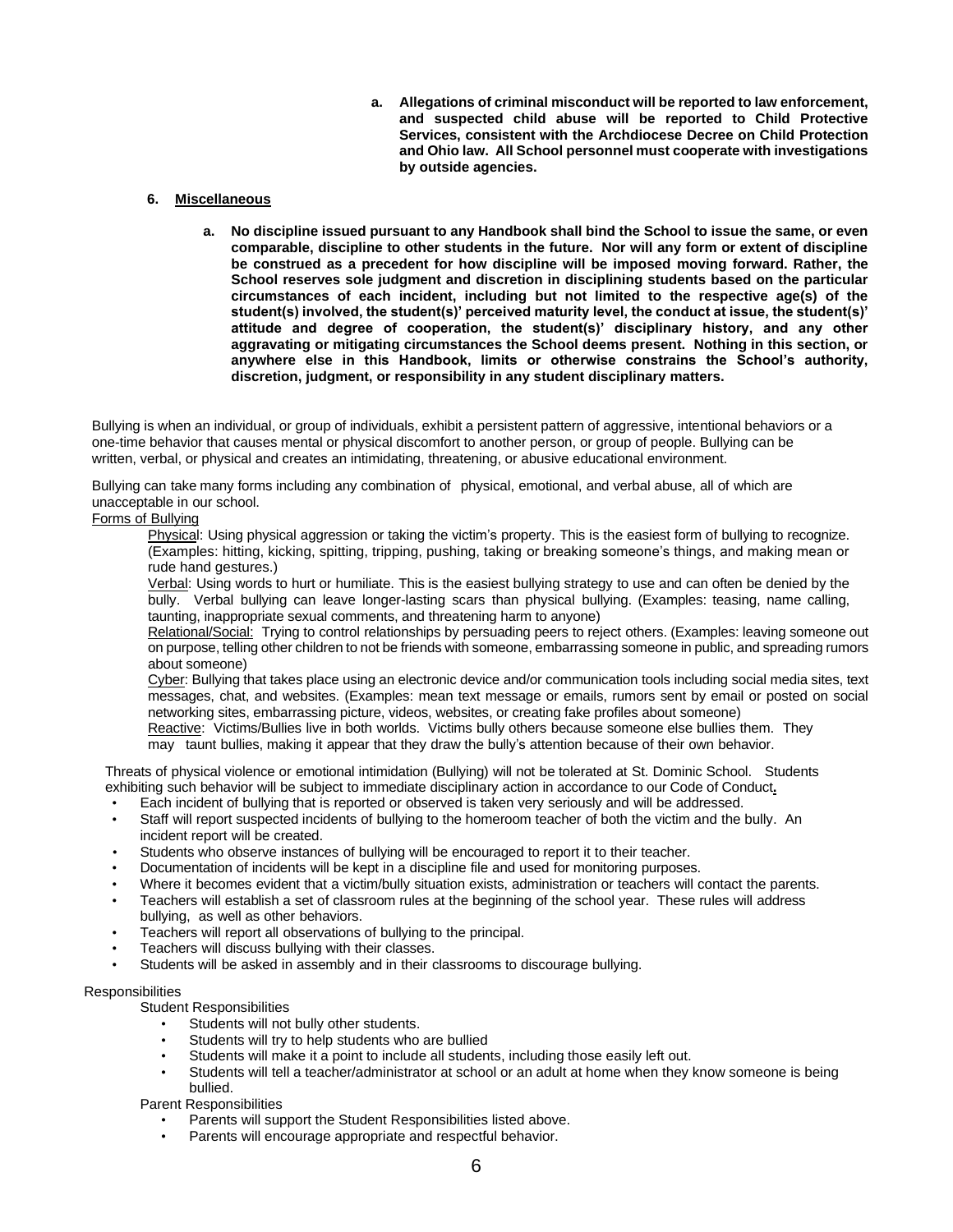- Parents will notify the teacher and/or the principal if a child is being bullied.
- Parents will participate in discussions and positive behavior plan creation, if necessary.

Teacher/Staff/Administrator Responsibilities

- School personnel will enforce the rules and follow the reporting procedures.
- School will communicate in a timely manner with all parties involved.
- School personnel will create a plan for children who are targets of bulling to ensure they have a safe educational environment.

#### Reporting

A student will report bullying by

- Telling the teacher or administrator about the bullying.
- Writing a note to the teacher or administrator about the bullying.

To reestablish Christian values and behavior, consequences for bullying may include, but are not limited to:

- Discussion with the teacher.
- Discussion with the teacher plus written referral to the principal.
- Written referral plus detention.
- Written referral plus parent/child/principal conference with all involved parties.
- Written referral plus suspension.

Any student falsely reporting a threat of violence for the purpose of harming another student may be subject to the consequences outlines in the Code of Conduct. Disciplinary action is at the discretion of the teacher/administrator. Indefinite suspension or expulsion may result as a consequence for such behavior.

# **CHILD ABUSE & NEGLECT**

**All school personnel who suspect that a child is being abused or neglected are mandated to make a report to their local children services or local law enforcement agency.**

# **COMMUNICATIONS**

If you need to contact a teacher or the principal, call the school (251-1276). A list of telephone and voicemail extensions, along with e-mail addresses, appears in the front of this handbook. Please indicate the best time for the teacher or principal to return the call. Avoid calling teachers at their homes

Scheduled Parent-Teacher Conferences will be held in the afternoon/evenings in November and February**.** Conferences can be arranged at available times upon request throughout the year.

Parents are asked not to interrupt teachers between the hours of 7:45 a.m. and 3:05 p.m. unless previous arrangements have been made by note or telephone call.

### **CONDUCT CODE**

Bearing in mind that the mission of St. Dominic School is "to serve the individual needs, both spiritual and educational, of the children", and believing that St. Dominic School is "A Place to Grow" for all students, our goal is to help each student learn how to conduct himself/herself in a manner which models how Jesus wants us to live. To encourage this self-development, the Conduct Code of St. Dominic School is based on the recognition of students for exhibiting self-discipline and proper behavior.

Positive Behavioral Intervention and Support (PBIS):

In our continual efforts to maintain a safe, welcoming and academically challenging environment at St. Dominic School, we have implemented a program called PBIS. Our PBIS program will actively encourage students to strive to be the best that they can be spiritually, socially, and academically by stressing our three beliefs: Be a Follower of Christ, Be Responsible, and Be Safe. Students who are followers of Christ, Responsible and Safe will act appropriately, thereby allowing maximal teaching time and learning opportunities in the classroom.

Grades K-3: The individual teachers establish recognition and reward systems commensurate with the age and age appropriate behavior.

Grades 4-8: In order to promote positive behavior and increase academic success, we want to reward and recognize students in grades 4-8 more often and try to separate academic vs. behavior issues. Please see the Student Rewards section for more information.

Every effort will be made to help each student develop self-control and exhibit proper behavior; however, in the event a student does not exhibit personal self-discipline and proper behavior, the following is in place:

Grades K-3: A Conduct Deficiency Report (pink slip) may be prepared and sent to the parents. This report describes the misconduct, asks the parents' cooperation in discussing the issue with the child, and requires a parent's signature.

Grades 4-8: A demerit will be given to a student receiving five (5) points within a month. Points may be given for infractions as noted below. *Please note that points for missing assignments will result in loss of lunch recess and/or*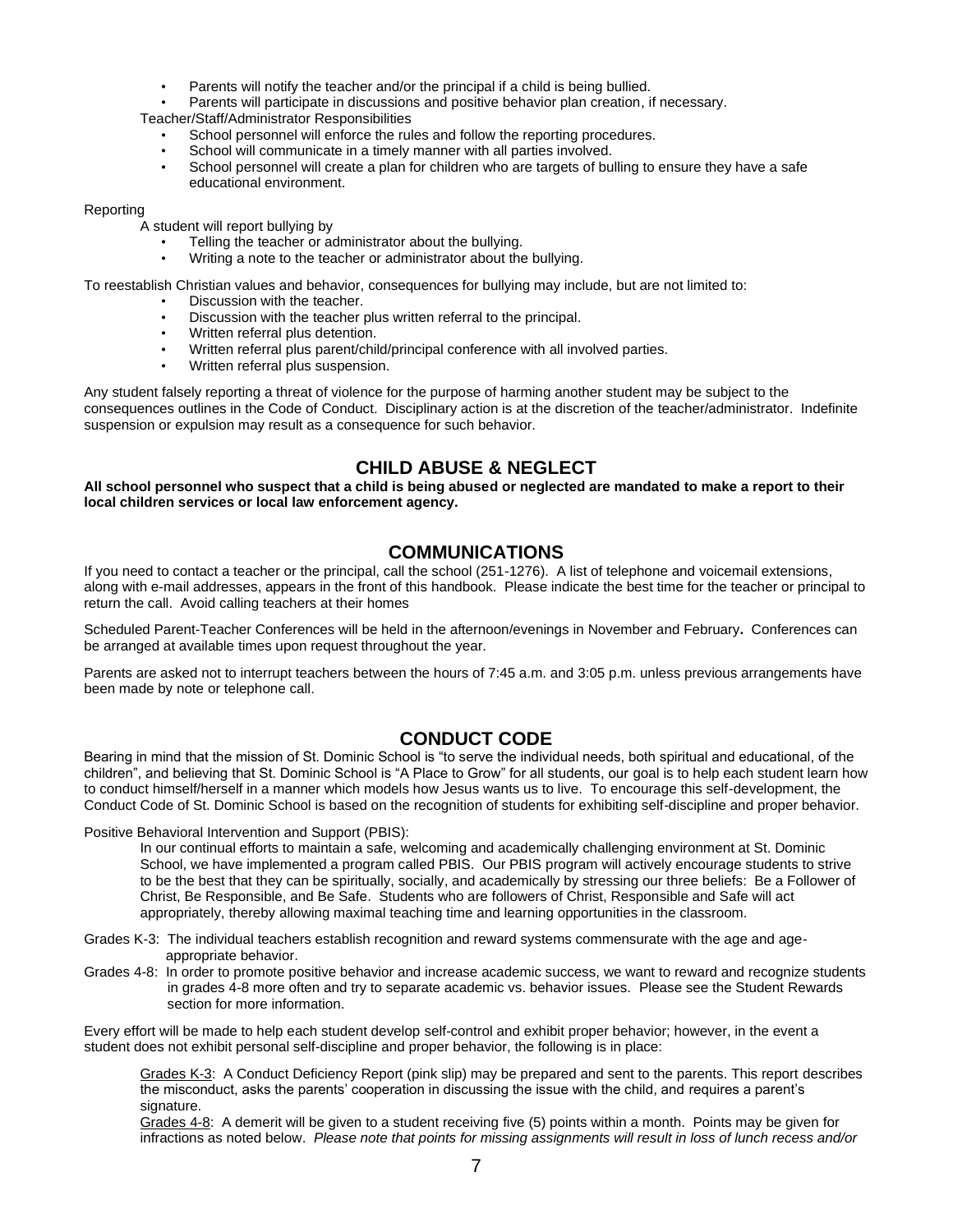*mandatory participation in afterschool Academic Detention, and are counted separately from conduct points. See Homework Procedures for grades 4-8.*

Points may be issued to students and recorded on their conduct card per the following:

| Code      | Description                                                             |
|-----------|-------------------------------------------------------------------------|
| <b>CH</b> | Misbehavior at Mass (two points)                                        |
| D         | Disrespectful behavior or attitude                                      |
| DC        | Disturbing the class                                                    |
| FD.       | Refusal to follow directions                                            |
| H         | School handbook violations/Other situations                             |
|           | Inappropriate or vulgar language                                        |
| B.        | Inappropriate behavior                                                  |
| LC        | Loss of Conduct Card (two points shall be added to accumulated total)   |
| м         | Not bringing needed materials to class                                  |
| <b>NC</b> | Not having Conduct Card when asked                                      |
| P         | Playground violations                                                   |
| R         | Not returning signed forms, detention forms, Conduct Cards, tests, etc. |
|           | Talking at inappropriate times                                          |
| U         | Uniform/Dress Code Violation                                            |

Note: A demerit of serious consequences may be issued immediately by any teacher/administrator at any school/parish related function both on and off premises.

The sequence for the demerit system described above is:

- 1<sup>st</sup> Demerit: Serve detention from 3:00-4:00 p.m.
- 2<sup>nd</sup> Demerit: Serve detention from 3:00-4:00 p.m. Parent meeting with teachers.
- 3rd Demerit: Serve detention from 3:00-4:00 p.m.
- 4<sup>th</sup> Demerit: Serve a one day out-of-school suspension.\*
- 5<sup>th</sup> Demerit: Serve a two day out-of-school suspension. \* Parents, teachers and principal meet.
- 6<sup>th</sup> Demerit: Serve a three day out-of-school suspension\*.
- 7<sup>th</sup> Demerit: Meeting with the parents. Student may be asked to leave St. Dominic School.

\*For out-of-school suspensions, parents need to pick-up their student's assigned work between 7:45-8:30 a.m. if the work did not come home the day before. Completed work needs to be turned in the morning of the student's return to school. Only one day's worth of work will be given to the student for each day the student is suspended. Work must be picked up and returned each day.

#### **CONDUCT CARD**

Each student in grades 4-8 will be issued a conduct card at the start of each month of the school year. The student must, with the exception of Physical Education, attendance at liturgical functions in church, lunch, and lunch recess, carry the conduct card with him/her during the school day. The student may carry it on their person or in their plan book. Students must turn the Conduct Card in to their homeroom teacher each Thursday during the afternoon homeroom period. Students must take the card home each Friday, have their parent sign it and bring it back to the homeroom teacher each Monday.

One point on the Conduct Card may be removed upon the completion of a personal plan of action agreed upon by the issuing teacher and the student. Students interested in working off a point need to meet privately with the teacher within 24 hours of the infraction. The fifth point MAY NOT be removed. Only one point may be removed from the Conduct Card per **month**. When a point has been removed, the teacher will draw a line through the point, write the word *Removed*, and initial the card.

It is the student's responsibility to inform his/her parents when a point is issued so there will be no "surprises" when the Conduct Card is sent home on Friday.

#### **CODE OF DISCIPLINE**

Discipline usually means the systematic development and training of a child's physical, social, intellectual, moral, and spiritual capacities through guided instruction and controlled self-activity. It is the purpose of St. Dominic School to aid parents in the formation and education of Christian children.

Discipline is not regimentation; neither does it imply the detailed surveillance of every action of each child. The following code is not intended to place undue restriction on the students but rather to prescribe and encourage students to act in proper manner.

- 1. This is your school and students are expected to respect the property of St. Dominic School. Writing on desks, walls or ceilings will not be tolerated. Floors are to be kept clean of paper, etc. Damaging school property is a serious matter and violators will be sternly disciplined.
- 2. If conversations in halls are necessary they should be in a soft tone.
- 3. During school hours, students are not permitted to leave school property without permission.
- 4. Stealing is a serious offense and will be met with strict measures.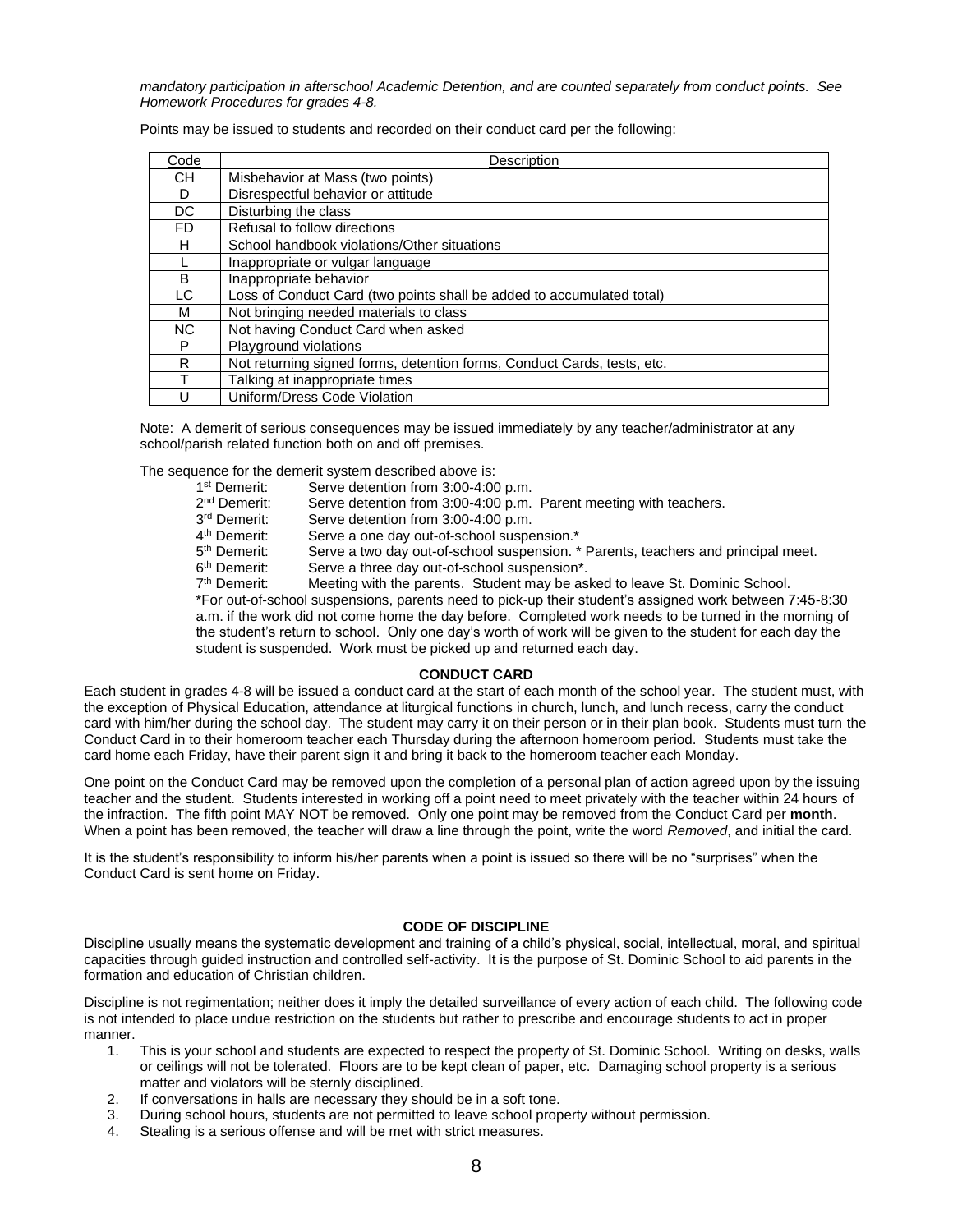- 5. Proper behavior in the cafeteria is a must. No food or drink may be taken out to recess or to classrooms.
- 6. Students are expected to respect teachers and other persons in authority as well as each other.
- 7. All books are to be treated with utmost care. Charges will be assessed for loss of or damage to books. Children should not mark in books. This applies to books assigned to students as well as books used in the classroom. Textbooks must be covered at all times.
- 8. Positively no chewing of gum anywhere on the school premises. This includes during lunch, recess, before and after school program, field trips, or school related functions.
- 9. Children may be kept after school if parents have been notified in advance.
- 10. Students may not have electronic devices on the school premises during school hours. For safety reasons, students may carry a cell phone in the backpack, but it must remain turned off during school hours.

#### **BEHAVIOR PROCEDURE**

A student receiving a demerit will serve the detention during the next afterschool detention session. Detention will be held on the 2<sup>nd</sup> and 4th Tuesday of the month from 3:00-4:00 p.m. Students serving a detention will be dismissed at 4:00 p.m. The detention monitor will assign work for the students serving detention.

A student who does not report for detention or who misbehaves in detention may be subject to further disciplinary action up to and including suspension. Students who show up late for detention will automatically receive another detention. Students must serve the detention on the date specified unless the parents have made other arrangements with the school principal. Students who skip a detention may be subject to a suspension.

Consistent violations of the Conduct/Discipline/Homework policies may result in the student not attending special events such as field trips/class functions, entertainment/performances, Walk-a-Thon's, and Track & Field days.

There are certain instances of misconduct that are subject to immediate action and could result in an automatic demerit, suspension or expulsion. A student will be a candidate for expulsion if there is a consistent pattern of behavior unacceptable to St. Dominic School.Examples of such misconduct are:

- 1. Intentional damage or destruction of school property
- 2. Any verbal, written or implied threat or verbal/physical assault on or against any person and/or parish/school property
- 3. Possession, use and/or under the influence of alcoholic beverages while on school/parish premises, on a school bus, or at a school/parish related function taking place on or off school/parish premises
- 4. Possession, use, and/or under the influence of drugs or look alike drugs while on school/parish premises, on a school bus , or at a school/parish related function taking place on or off school/parish premises
- 5. Possession, use, and/or under the influence of tobacco products while on school/parish premises, on a school bus, or at a school/parish related function taking place on or off school/parish premises
- 6. Truancy
- 7. Complete disregard for school assignments or instructions given by school personnel
- 8. Possession of a weapon and/or any object which is intended to be and/or construed to be a weapon on parish/school property
- 9. Cheating/plagiarism

Plagiarisms (plural noun) The practice of taking someone else's work or ideas and passing them off as one's own.

This includes but is not limited to the use, by paraphrase or direct quotation, of the work of another person without full or clear acknowledgement.

The consequences for grades 4-6 is an automatic zero on the assignment, and a conduct point. The consequence for plagiarism in grades 7 and 8 is an automatic zero on the assignment, and an after-school behavior detention.

Special Note: A student will be considered for immediate expulsion if selling and/or dispensing drugs, weapons, alcohol, tobacco products, and/or other contraband on parish/school property.

### **PROCEDURES TO BE FOLLOWED IN CASES OF EXPULSION**

The procedures below should be followed in cases where a student has committed an expellable offense, including physical, verbal or written threats of violence to another student:

- 1. The student is immediately removed from the classroom and sent to the principal's office.
- 2. The students involved and the teacher write up an Incident Report.
- 3. The principal and the school psychologist talk to the student and witnesses. Witnesses will be asked to write a statement of what they saw.
- 4. The parents of the victim and the offender are notified by the principal regarding the incident.
- 5. The student is removed from school for a period of 3-5 days until the student is evaluated by the school psychologist.
- 6. The principal, pastor/parish administrator and school psychologist meet to decide if the student should be expelled.
- 7. A conference or phone call with the parents is held to inform them of the school's decision.
- 8. If the student is going to be expelled, written notification is sent to the parents regarding the expulsion.
- 9. Notification is placed in the student's file.
- 10. Parents of the victim are notified with confirmation that an action plan for a safe educational environment has been implemented or needs to be updated.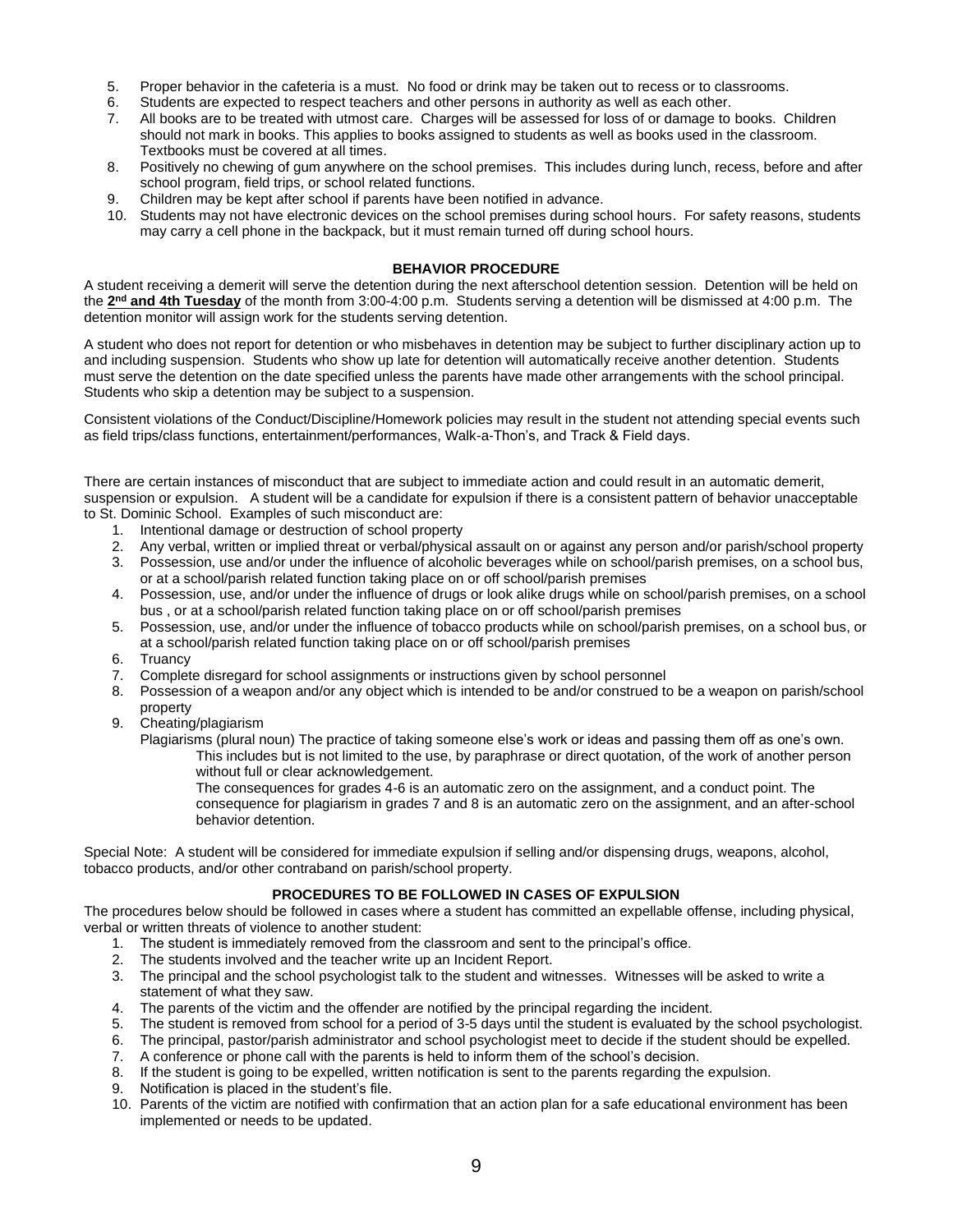Each incident will be evaluated on a case-by-case basis and the above steps may not always be possible, depending on the severity of the incident.

A student that is expelled from school, or withdraws from school in lieu of expulsion, will not be allowed to participate in athletics at St. Dominic School for a minimum of the current sports season plus the next two sports seasons.

The administration reserves the right to impose discipline for behaviors deemed inappropriate, disrespectful or dangerous to the members of the school community. The administration reserves the right to discipline a student for off campus activities that would significantly affect the school environment. The principal and pastor/parish administrator are the final recourse in all disciplinary matters.

Consistent violations of the Conduct/Discipline/Homework policies may result in the student not attending special events such as field trips/class functions, entertainment/performances, Walk-a-Thon's, and Track & Field days.

# **DRESS CODE\***

The personal appearance of each student must reflect cleanliness, neatness, and generally accepted standards of good taste.

Parents are expected to see to it that the students come to school each day in full compliance. Each article of clothing needs to be in good condition and fit appropriately in relation to the student's physique.

The uniform jumper, the uniform skirt, and the ribbed bottom shirt, can only be purchased at Schoolbelles or Risse Bros. The official school sweatshirt, and the official physical education uniform are sold only through the St. Dominic Spiritwear Shop. All other items may be purchased at the outlet of choice as long as they are in full compliance with the School Dress Code.

#### Disciplinary Responses:

Students who do not follow the regular Dress Code will receive a conduct point for each day of violation.

If the student does not follow the out-of-uniform policy listed under Out of Uniform/Christian Spirit Days/Care Days (on the next page) the following will occur:

1<sup>st</sup> time-Student will receive a conduct point;

2<sup>nd</sup> time—Student will not be able to participate in the next out-of-uniform opportunity and will receive a conduct point;

3<sup>rd</sup> time—Student will not be able to participate in out-of-uniform days for the remainder of the school year and will receive a conduct point.

#### **GIRLS GRADES K – 8:**

Skirts/Jumpers: Regulation plaid uniform jumper or skirt from Schoolbelles (color #7052; jumper style #1417; skirt style #1517).

- A) Grades K through 4 jumper only
- B) Grade 5 jumper or skirt
- C) Grades 6 through 8 skirt only
- D) Jumper/skirt may not be any shorter **than fingertip length and may not be tight, or form fitting to the body**.
- E) Rolling of the skirt at the waistband is not permitted.
- F) If shorts are worn under the uniform skirt, they must not show below the jumper/skirt hemline.

#### Undergarments:

- A) Plain white, black, gray, or navy opaque footed tights may be worn only with the uniform jumper or uniform skirt.
- B) Plain white, black, gray, or navy non-footed leggings may be worn only with the uniform jumper or skirt.
- C) Only solid white undergarments may be worn under the shirt/blouse.

#### **ALL STUDENTS GRADES K – 8:**

#### Shirts:

- A) White long/short sleeved, button down shirt/blouse with a collar, solid white or black 2 or 3 button polo shirt with a collar, St. Dominic logo polo shirt, OR white or black ribbed bottom long/short sleeve shirt available only at Schoolbelles.
- B) All shirts/blouses must be completely tucked into slacks, shorts, or skirts at all times (Exception: ribbed bottom shirt from Schoolbelles).

#### Slacks:

- A) Uniform style of slacks in black, tan or navy are permitted to be worn. Slacks may be purchased at any store.
- B) No denim or jeans of any kind.
- C) No rivets of any kind are permitted on the slacks.
- D) No stirrup, tight fitting, stretch type, capri, baggie, knit/nylon, cargo, or latest fad type of slacks are permitted.
- E) No exterior/patch pockets.
- F) Students in grades  $4 8$  must wear a belt with slacks.
- G) Students in grades  $K 3$  may choose to wear a belt.
- H) Belt loops are not to be cut off the slacks.

### Shorts:

- A) Black, tan, or navy uniform style of shorts may be worn from April 1<sup>st</sup> through October 31st. Extension to these dates may be made by the principal in light of weather conditions at that time.
- B) Shorts must be longer than finger-tip length and may not be tight or form fitting to the body. Shorts may be worn from April 1st through October 31st.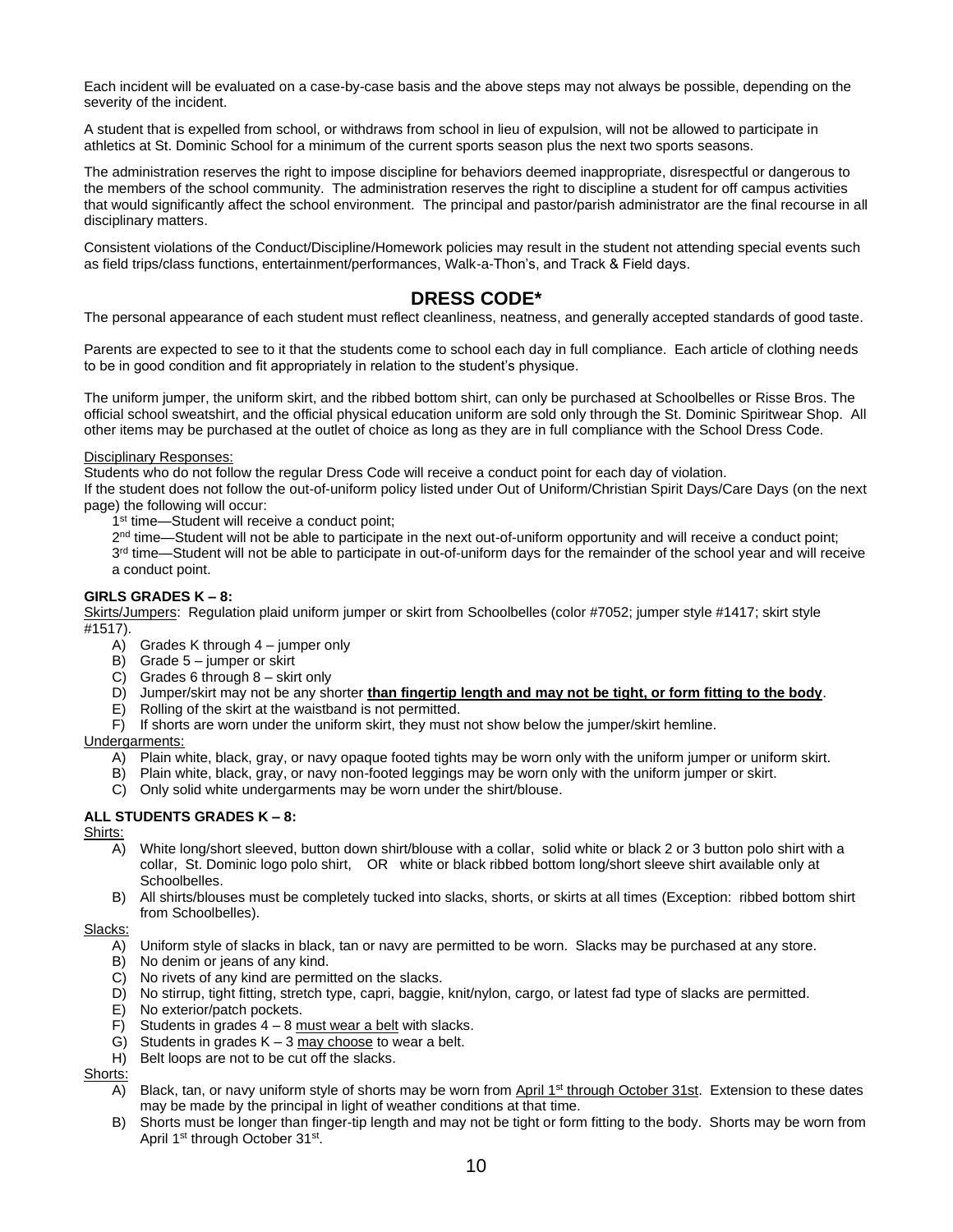- C) No denim or jean type shorts are permitted.
- D) No tight fitting, stretch type, baggie, knit/nylon, cargo, or latest fad types of shorts are permitted.
- E) Skorts are not permitted.
- F) Students in grades  $4 8$  must wear a belt with the shorts.
- G) Students in grades  $K 3$  may choose to wear a belt.
- H) Belt loops are not to be cut off the shorts.

#### Sweaters/ Sweatshirts:

- A) Pullover or cardigan type sweaters in solid white, black, or navy may be worn over the uniform shirt/blouse.
- B) Sweaters worn during the school day may not have zippers or hoods.
- C) The official uniform sweatshirt in gray or black sold through the St. Dominic Spiritwear Shop may be worn over the uniform shirt during the school day. The uniform sweatshirt must match the body size of the student.
- D) Quarter zip Sweatshirt The official uniform quarter zip in gray or black sold through the St. Dominic School marketing committee may be worn over the uniform shirt during the school day. The uniform quarter zip must match the body size of the student. Please note that the official uniform quarter zips are available at the beginning of the school year only by order.

### Shoes:

- Only casual shoes or gym shoes can be worn. All shoes must have closed toes, closed heels, and rubber soles. Shoes must have laces that tie or have Velcro straps.
- B) Shoes must be properly tied at all times.
- C) No slip on shoes may be worn.

Shoes with roller wheels may not be worn unless the wheels have been removed.

D) Boots may be worn in appropriate weather from November 1<sup>st</sup> through March 31<sup>st</sup>.

#### Socks:

A) For hygiene purposes, socks must be worn at all times. Sock colors must be solid white, black, navy, or gray (a small emblem is allowed). Any socks purchased through the Spiritwear Shop are also acceptable.

#### Undergarments:

A) Only solid white t-shirts without emblems, writing, pictures, colors, etc. on them may be worn under the regular school shirt.

#### Jewelry:

- A) Jewelry may include a **simple** wrist watch and/or a religious necklace; **no smart watches or fitbits**
- B) Girls may not wear hoop, drop or dangling earrings.
- C) Boys may not wear earrings during school hours.
- D) Body piercing is not permitted.
- Personal grooming and appearance:
	- A) Acrylic nails, and make up are not permitted.
	- B) Temporary or permanent tattoos are not permitted.
	- C) Hair must be clean, neatly groomed, and of natural color.
	- D) Boys' hair must be trimmed so it is above the eyes and above the shirt collar.
	- E) Girls' hair must be kept out of the eyes at all times.
	- F) Hairstyles which cause safety concerns and/or are disruptive to the educational process are not permitted.
	- G) Nail polish which causes a distraction in the classroom will not be permitted and the student will be asked to remove the polish.

#### Name tags:

A) Each student must wear the name tag provided by the school. Defacing of name tag is not permitted. Cost of replacement name tags will be charged to the student/family.

#### **PHYSICAL EDUCATION UNIFORM**:

All students must wear standard gym shoes for Physical Education class.

- Grades K- 3:
- A) All students will wear their regular school uniform for physical education class.
- B) Girls must wear a pair of shorts under their jumpers.
- Grades  $4 8$ :
- A) All students must wear the physical education t-shirt, the physical education gym shorts, and/or the physical education sweat pants sold only through the St. Dominic Spiritwear Shop.

#### **OUT OF UNIFORM/CHRISTIAN SPIRIT DAYS/CARE DAYS:**

- A. Students may choose to wear their regular uniform.
- B. Christian Spirit Days--Students may wear any St. Dominic Spiritwear shirt or St. Dominic athletic shirt (unless directed otherwise by their coaches). Every shirt must have long or short sleeves. St. Dominic athletic jerseys which do not have sleeves may be worn over a solid white or solid black t-shirt. Students may also wear shirts or t-shirts in the school colors of solid black or solid white (no logos, printing, or pictures on the shirt).
- C. Student Council Care Days—Specific colors will be designated in support. St. Dominic Spiritwear is appropriate on Student Council Care Days if the student does not have the designated colors for a particular Care Day.
- D. Long pants, including jeans, may not be tight fitting, or form-fitting to the body. Leggings, yoga pants, jeggings, spandex, or any other tight, body hugging pants, are not permitted.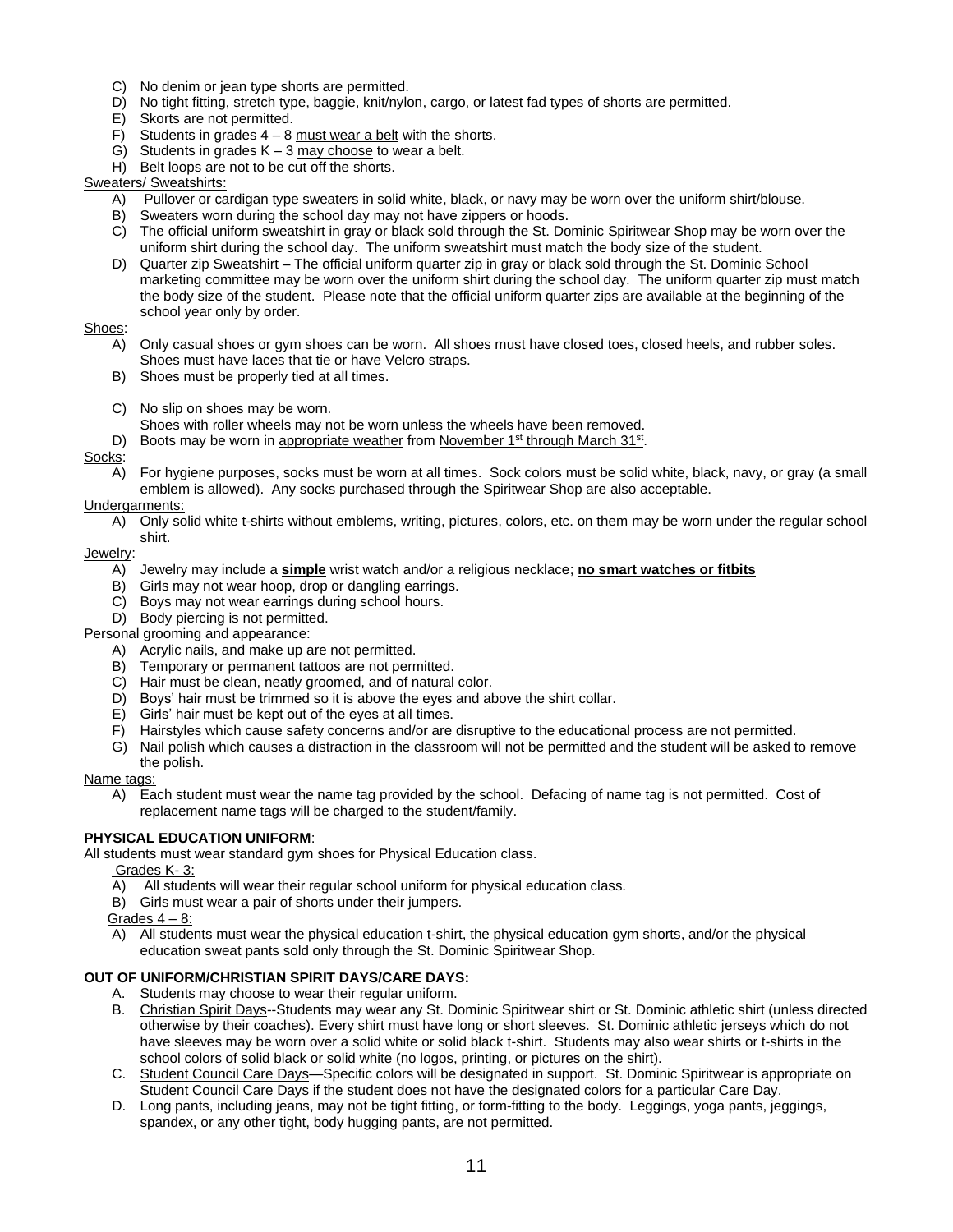- E. Shorts must be longer than finger-tip length and may not be tight or form fitting to the body. Shorts and capris may be worn from April 1<sup>st</sup> through October 31<sup>st</sup>.
- F. Only casual shoes or gym shoes can be worn. All shoes must have closed toes, closed heels and rubber soles. Shoes must have laces that tie or have Velcro straps. No slip on shoes may be worn.
- G. Students may not color their hair or paint their face.
- H. 4<sup>th</sup>-8<sup>th</sup> OoU Days (conduct card reward)—Students may wear their clothing of choice as long as it meets the standards outlined in the points above.

If a student has a repeated pattern of Out of Uniform policy violations, the student will lose the privilege of Out of Uniform days.

# **ELECTRONIC DEVICES**

As new technologies are introduced and become more widely available to children, we need to re-evaluate our policies and procedures to reflect our changing world. Below is a list of some of these devices and expectations for our students. **Students may not wear smart watches or items such as fitbits and apple watches.**

Cell Phones: Students have no need of cell phones during the school day. If an emergency requires a parent to contact the student during the school day, or the student needs to contact the parent, this can be done through the office. If you feel strongly that your child should have a cell phone with him/her for after school activities, it should be off and in his/her school

bag. Students will receive a demerit if their cell phone or iPod is heard or seen outside of their backpack during the school day. The device will be confiscated until the parent picks it up from the office.

iPods: There is no reason for a child to have an iPod at school. If an iPod is seen or in use, the student will be asked to take the iPod home and not bring it again. iPod Touch will be treated with the same consequences as cell phones since they have texting capability.

iPads, tablet PCs, notebooks and laptop computers: At this time, these are not permitted.

e-Readers: Kindles, Nooks or Sony Readers ARE permitted; however, if students are using them for anything other than reading, they will be handled the same as a cell phone.

Nintendo DS and other hand held gaming systems: These are not permitted during school hours.

Please be aware that you are assuming risk when your child brings anything of value to school, electronic or not. Items can be lost or "walk-off" and accidents can happen. We respond to any situation seriously, but we will not be held responsible as a school if something happened to your child's device. All students are required to comply with any requests regarding a device that an adult considers distracting to the child or others.

### **EMERGENCY INFORMATION**

During the first week of school emergency forms are sent home from the nurse for each child, and from the office for each family. It is imperative that these forms are filled out completely and promptly returned. In the event of illness or accident, the information on the forms will be used. Any changes in this information must be given to the office. If contacts on the emergency form cannot be reached, the school personnel will use their judgment in the best interest of the child.

### **FIELD TRIPS**

Field trips planned by teachers are an important part of the child's instruction in a particular area of knowledge. Although individual classes will be making these field trips throughout the year, no child may attend unless a permission slip has been signed by the parents and returned to the teacher. A student may be denied the privilege of taking the field trip due to inappropriate behavior, appearance, or other infractions. Alcohol is prohibited at any school function on or off campus before or during the event by all individuals including parents and other adults.

### **FINANCIAL POLICY**

The Financial Policy is sent home to each school family before they are asked to register for the next school year. New families receive a copy of the Financial Policy when they register new students. **The current Financial Policy follows.**

#### **School Tuition and Fees – Financial Policy 2021-2022**

#### **INTRODUCTION**

Through a shared sense of community responsibility, past and present members of St. Dominic Parish have given generously of their prayers, ministry, and treasures. This support has enabled St. Dominic Parish School to provide a very high level of Catholic education for the children of our Parish. The aging of our School's physical structures and the ever-rising costs required to operate our School, including the salaries and benefits needed to recruit and maintain quality staff, continues to place a stress on our School's finances. To avoid spiraling tuition fee increases, which would change the character of St. Dominic Parish School from a school for **all** parish children to that of a school for only a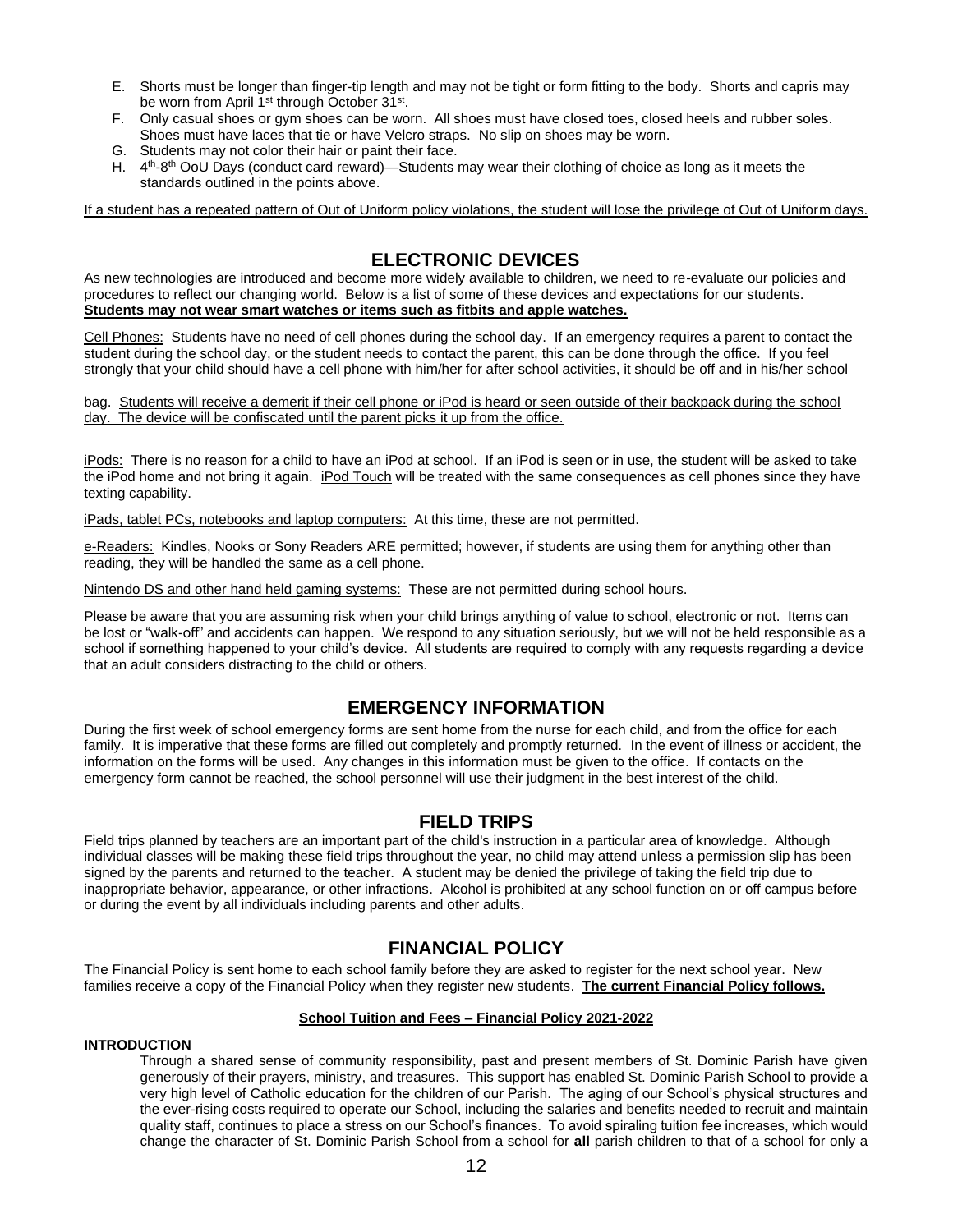privileged **few**, it is both fair and just that we each, including our School Families, continue to meet our responsibilities by sharing our treasures with our Parish Family. Let us pray for the success of St. Dominic Parish, including the School, especially for those making great sacrifices to keep Catholic education a priority in their lives.

#### **A. FR. JAMES WALSH SCHOLARSHIP:**

In order to qualify for this scholarship, you must first be a registered Parishioner of St. Dominic Parish. The funding for this scholarship comes mainly from our Parishioners' Sunday contributions. To be eligible for this scholarship, you must be in good standing with our Parish policy regarding regular worship at Sunday Mass, or the Saturday Vigil Mass. Simply stated, you must attend Mass on Sunday, or the Saturday Vigil Mass, more times than not over any monitored period of time. We monitor attendance through envelope usage. We ask that you place your offering envelope in the basket at the time the ushers collect. It is important for monitoring purposes to use the envelope each and every week. We ask that you put an envelope in the collection basket even if the envelope is empty. If at any time during a monitoring period you are not meeting the policy requirements, we will notify you of the circumstances so that you have an opportunity to adhere to the policy. If you continue to fail our policy requirements, you will then lose the scholarship for the remainder of the school year.

Additionally, you must **meet all registration and tuition payment deadlines.** If a deadline cannot be met by the family, the family must contact the Parish Business Manager to discuss and establish a new and reasonable payment plan before the deadline is reached. School Families must complete the "Tuition Payment Preference Form", which is included in our School's Enrollment Packet.

#### **All contacts with the parish offices concerning financial matters will be kept strictly confidential.**

The Parish Administrator, in consultation with the Business Manager and the Principal, makes final determination of family eligibility.

#### **B. TUITION**

The Pastor and Parish Administrator, in consultation with the Principal, Business Manager, and Finance Council, establishes tuition for each school year.

For "Eligible Families", the Fr. James Walsh Scholarship (Please see Section A above) is the difference between the total cost of educating the child/ren and the amount of tuition charged. This difference is provided by the Parish. **"Non-Eligible Families" will be assessed the full cost of tuition.** Please contact the Parish Administrator (Deacon Mark Ext. 418) or Business Manager (Charlie Dezard Ext. 417) at 471-7741, if you have any concerns.

#### **C. RESPONSIBILITY**

**The Parent(s) or Legal Guardian is responsible** in ensuring the registration fee and tuition are paid in full according to the payment schedule outlined in section D, even when another party is defined as paying the fee/tuition.

#### **D. PAYMENT SCHEDULE**

*1.* **REGISTRATION FEE:** Registration forms and a non-refundable registration payment of \$100 per child (\$50 for half day K) are due by **February 19, 2021 for returning families**. *All paperwork and the registration fee must be received by February 19, 2021 to insure your child has a spot next school year. After February 19th spots not filled will be opened to new students.*

#### *2.* **TUITION**

Tuition is payable according to the option that is chosen by the family. Available options are identified on the "TUITION PAYMENT PREFERENCE FORM", which is included in our School's Registration Packet. Depending on the option chosen, certain discounts are available or fees are involved.

Families who register after June 1, but before school begins, pay the full year's tuition.

Tuition for families who register during the school year will be prorated for the number of school days remaining in the school year.

In both cases above, the  $1<sup>st</sup>$  month's tuition, as well as the registration fee, are due at the time of registration.

If a family withdraws from our Parish School, tuition will be prorated based on the number of days the student attended. Over payment will result in a refund. If there is a balance due, the student's records will not be transferred until payment is made in full.

#### **3. FAILURE TO PAY TUITION**

**If tuition payments are not received as scheduled, a late fee of \$10 may be assessed by the Parish. If payment of your account becomes excessively delinquent, scholarships and financial assistance maybe forfeited. Additionally, if you do not meet the payment dates established for the single pay or two pay option, your discount maybe affected.** Families unable to meet tuition payment deadlines must contact the Business Manager **before** the payment is due. Please see the Tuition Assistance Program, Section E, if applicable to the family's situation. All contacts concerning these matters will be kept strictly confidential.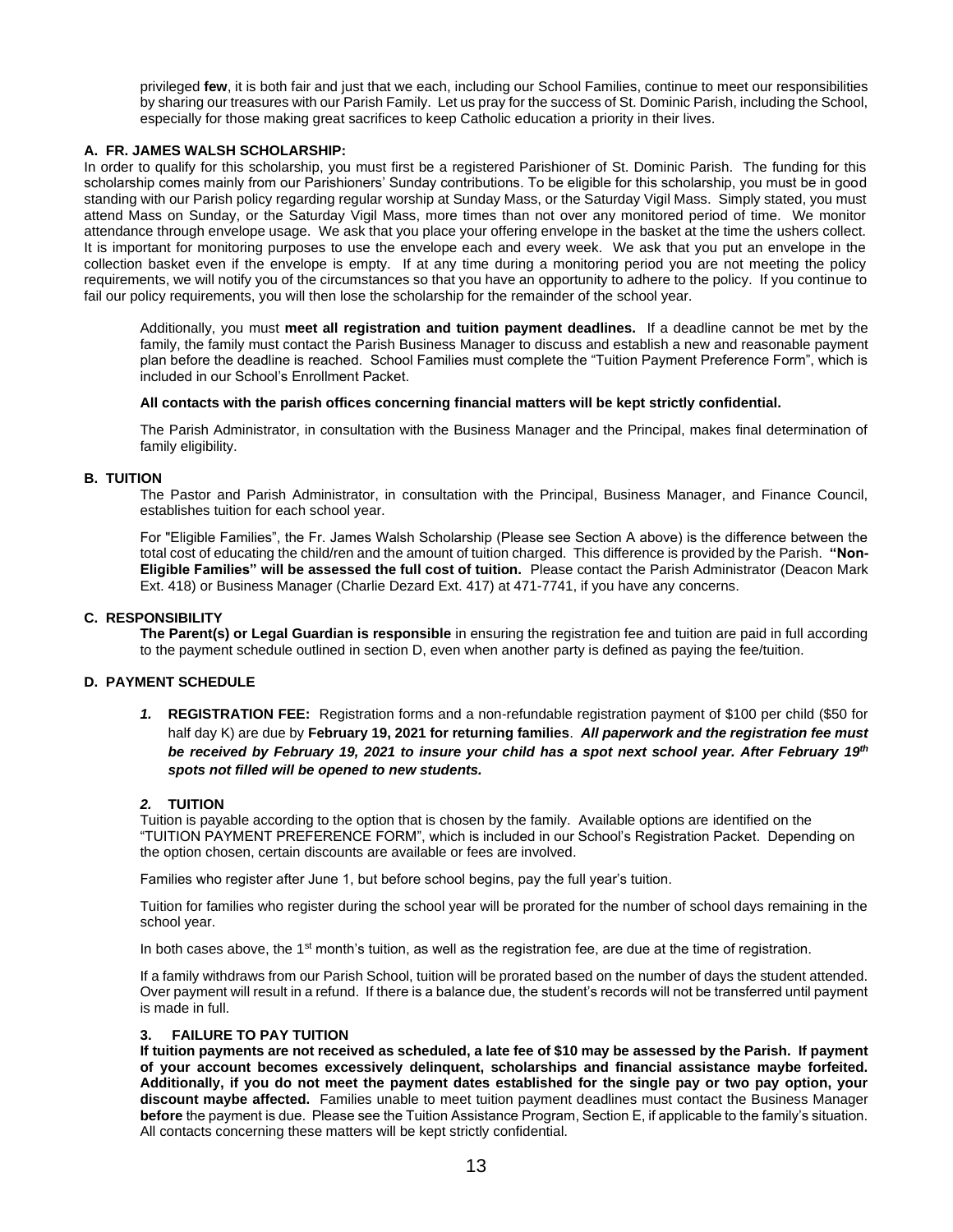**Transfer of academic information to another school and final report cards will be withheld until the total tuition payment due is received in cash, money order, cashier's check, or certified check.**

**Failure to pay outstanding fees and tuition from the previous school year may result in the student not being admitted for the next school year.**

Any returned checks will incur a \$12.00 service fee.

#### **E. TUITION ASSISTANCE**

St. Dominic Parish believes that all Parish children should have access to a Catholic school education; **therefore, in order to qualify for Tuition Assistance, including Hardship Assistance, the family must be an eligible family of St. Dominic Parish, by meeting all requirements as defined in Section A.**

*Please be aware that the funds provided for tuition assistance at St Dominic Parish come from various sources, including bequests of past Parishioners, donations from our present Parishioners and our Tuition Reduction Program.*

**All requests for financial assistance are handled with the utmost confidentiality and sensitivity.** The Parish uses FACTS Tuition Management to receive school family financial information via an application process. FACTS provides the Parish with an analysis of each family's relative financial need. Using this and other information, the Parish Administrator, in conjunction with the Business Manager and Principal, identifies the Tuition Assistance for each family. Families who want to be considered for tuition assistance **must submit a completed on-line application to FACTS** for the upcoming school year by the defined due date.

**Financial assistance is available to Eligible Parish Families, as defined in Section A.** It is the **parent's responsibility** to complete the on-line application and provide FACTS with the requested information and documentation by the date due. (NOTE: If you are unable to pay the FACTS application fee, please contact the Parish Business Manager.)

**Tuition assistance only applies to the current school year. An annual application is required.** The Parish Business Manager will inform each family of the Tuition Assistance Application process outcome by May 1 of each year.

If the family's financial circumstances change during the current school year, which creates a hardship for the family to pay tuition, parents are responsible for contacting the Parish Business Manager. The Parents and the Business Manager work together to identify a reasonable payment plan, which may include Hardship Tuition Assistance.

#### **F. CLOSING STATEMENT**

The St. Dominic Parish School Financial Policy stated herein is presented as a matter of information only. St. Dominic Parish has made every effort to make this financial policy as comprehensive as possible, however, there is no written policy that can anticipate and cover all situations. While we believe whole-heartedly in the policies and procedures stated herein, the Pastor, in consultation with our Business Manager, Principal and Finance Council, reserves the right to modify, revoke, suspend, terminate, change, or make new any or all such plans, policies, or procedures, in whole or in part, at any time, with or without notice.

### **HEALTH SERVICES AND RECORDS**

All children attending St. Dominic School must have proper immunization as required by state law. The school nurse supervises the health program in the school. Her duties include care of children who become sick or injured while at school, maintaining student health records, administration of medications, and control of communicable diseases.

The school nurse, available to us through Auxiliary Service Funds, is on duty in the health room Monday through Friday from 8:00 a.m. to 3:00 p.m. She will provide routine vision and hearing tests, coordinate County Board of Health services in the school (e.g. Scoliosis Screening in Grades 6-8), as well as be on call to provide evaluation and basic first aid in case of emergency. The school is required to follow very strict guidelines regarding students taking medication while at school. Please read the section on Medications before sending medicine to school with your child.

Every child needing to see the school nurse must have a referral note from the teacher before going to the health room. In the event of illness at school, the procedure before sending the student home is:

a. Contact parents to see who is available to come to school for the child.

b. If parents cannot be reached, the directives on the child's Emergency Medical Authorization Form will be followed. On returning to school after an illness caused by a communicable disease, a student may be required to present a release card from the doctor. On returning to school after any absence, a note of excuse to the teacher is required even though a phone call was made earlier reporting the absence. Any questions can be directed to the health room at ext. 430.

c. If a student is absent for four (4) or more days in a row, the office needs a letter from the physician to be considered an excused absence.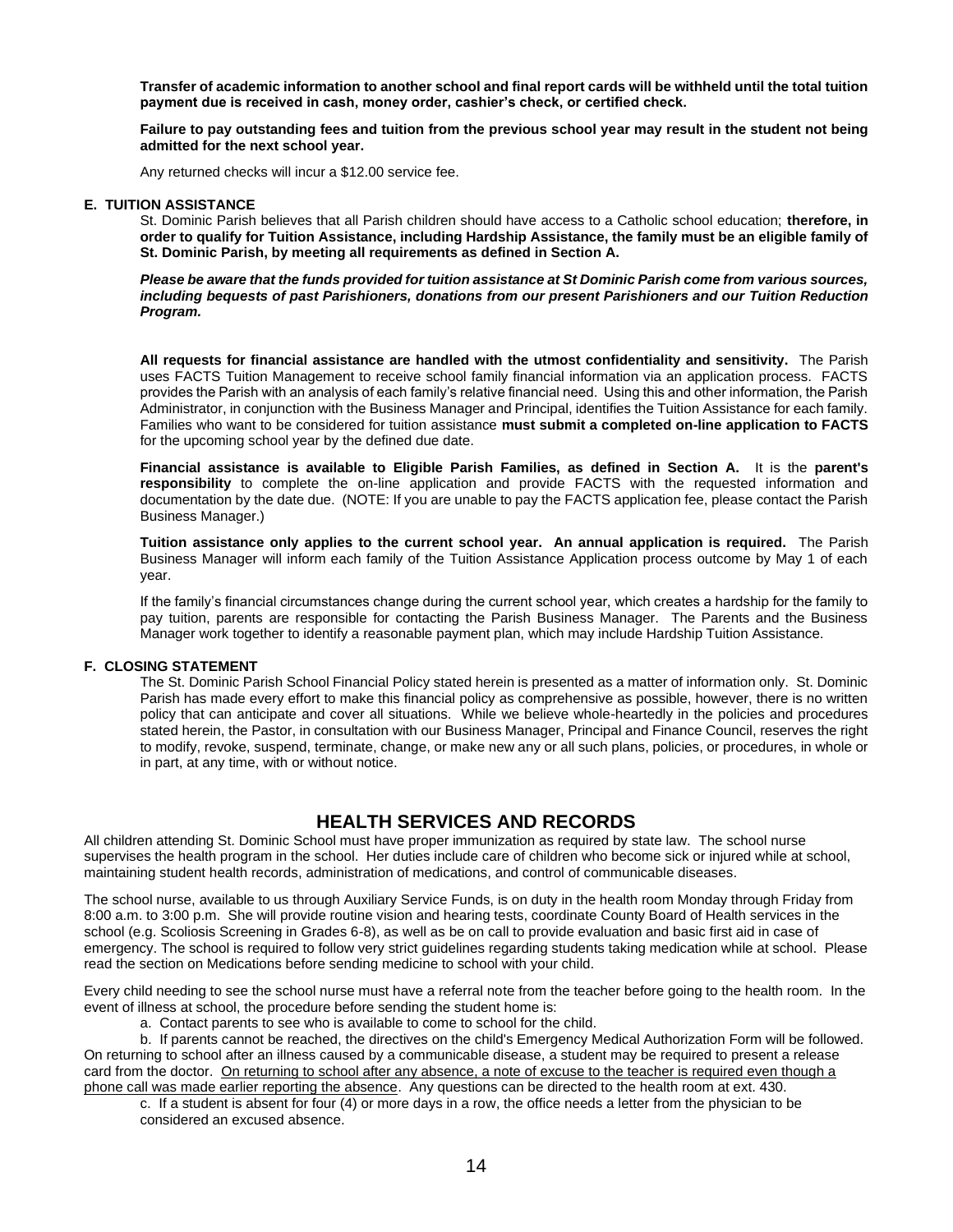AIDS: All decisions concerning student/employees with AIDS shall be guided by the Archdiocesan Policies regarding persons with AIDS.

ALLERGIES: Parents of students with allergies, particularly serious allergies, are urged to fill out an Allergy Action Plan with the school nurse.

MEDICATIONS: State Law prohibits the administration of any drug (whether prescription or over-the-counter) without the written order of a physician and the permission of the parent/guardian*. Before a child will be allowed to take any medicine at school, we must have a form signed by both parent and doctor on file.* Permission forms must be filled out for each child and for each medicine to be administered at school. Directions on the permission form must be followed. Forms are available in the health room and will be sent home on request. The medicine and the signed form should be brought to school by the parent/ guardian. Medicines will be kept in a locked cabinet in the health room. It will be administered by the school nurse, or by a designated staff member.

STUDENTS ARE NOT PERMITTED TO CARRY ANY MEDICATION ON THEIR PERSON. This is a safety precaution; however, there may be some exceptions to this rule. These exceptions would only be made for potentially life threatening medical conditions and would require parent, physician, and school agreement prior to carrying the medication. Misuse and/or

failure to keep medication safe and out of the hands of non-authorized persons may result in disciplinary and civil consequences to both the authorized student and his/her parents. If the parent/guardian prefers to administer their child's medication at school, the parent should make arrangements with the school nurse. We recognize that occasionally students must take medicine during the school day; however, most can be taken on a schedule which allows for each dose to be taken at home.

All medicine left in the health room must be taken home at the end of the school year. Letters will be sent home reminding parents. The school prefers that parents pick-up the unused medicine but will allow children to do so only with a written request from a parent. All medication not claimed will be destroyed the final day of the school year.

Parents must write a note to the teacher asking permission for their child to use cough drops. The child may not share cough drops with other students. Questions can be directed to the nurse at ext. 430.

### **COVID-19 ACKNOWLEDGEMENT OF RISKS**

We, the undersigned parent(s) and student, acknowledge and agree that, as a student at St. Dominic School and as parent(s) of that student, entering in the school or being on the premises, having personal contact with teachers, classmates, and other St. Dominic School staff, involves a certain degree of risk, namely of parent(s) and/or student acquiring a communicable disease, including COVID-19, and then potentially passing it on to others, including family members. Due to the highly contagious nature of COVID-19, the characteristics of the virus, and the close proximity of students, teachers, and staff at St. Dominic School, there is an elevated risk of student contracting the disease simply by being in the building, on the premises, or at any St. Dominic School function. The same is true for parent(s) of a student at St. Dominic School.

By signing this Handbook below, we acknowledge and agree that after carefully considering the risks involved, and having the opportunity to discuss these risks with any healthcare professional(s) of our choosing, we voluntarily and willingly accept those risks and acknowledge that returning to in-person classes and other in-person St. Dominic School functions is the choice of each family, including ours. If student or parent(s) who visit St. Dominic School have underlying health concerns which may place them at greater risk of contracting any communicable disease, including COVID-19, we acknowledge and agree that we will consult with a health care professional before student or parent(s) return to St. Dominic School, attend any St. Dominic School function, or visit St. Dominic School . Moreover, we acknowledge that while adherence to safety and precautionary measures (e.g., social distancing guidelines, facemasks, handwashing, etc.) may reduce possible exposure to the risk of contracting a communicable disease, the possibility of serious illness and death remains. We do hereby accept and assume sole responsibility for any illness acquired by student or parent(s) while at St. Dominic School or any St. Dominic School function, including possible infection with COVID-19.

We further acknowledge, understand, and agree that we have obligations to St. Dominic School, its faculty, students, and others to take certain precautions and make certain disclosures to prevent the spread of COVID-19. Specifically, we agree that neither student nor parent(s) will come to St. Dominic School or attend any St. Dominic School function in person, if in the 14 days prior to coming to St. Dominic School or any St. Dominic School function, student or parent(s) has had any of the following: new cough, shortness of breath, difficulty breathing, fever of 100.4 °F or higher (intermittent or constant), chills, new muscle pains or body aches, headache, sore throat, congestion or runny nose, new loss of taste or smell, or gastrointestinal symptoms like nausea, vomiting, or diarrhea. This does not apply if these symptoms have been affirmatively diagnosed by a healthcare provider as being caused by some non-contagious illness or condition. In such case, we agree to obtain supporting documentation from our healthcare provider and share such documentation with St. Dominic School. Additionally, we agree that neither student nor parent(s) will come to St. Dominic School or any St. Dominic School function if in the last 14 days, student or parent(s) has had prolonged (more than 10 minutes) close contact (within 6 feet) with anyone, including a family member, diagnosed with or suspected of having COVID-19.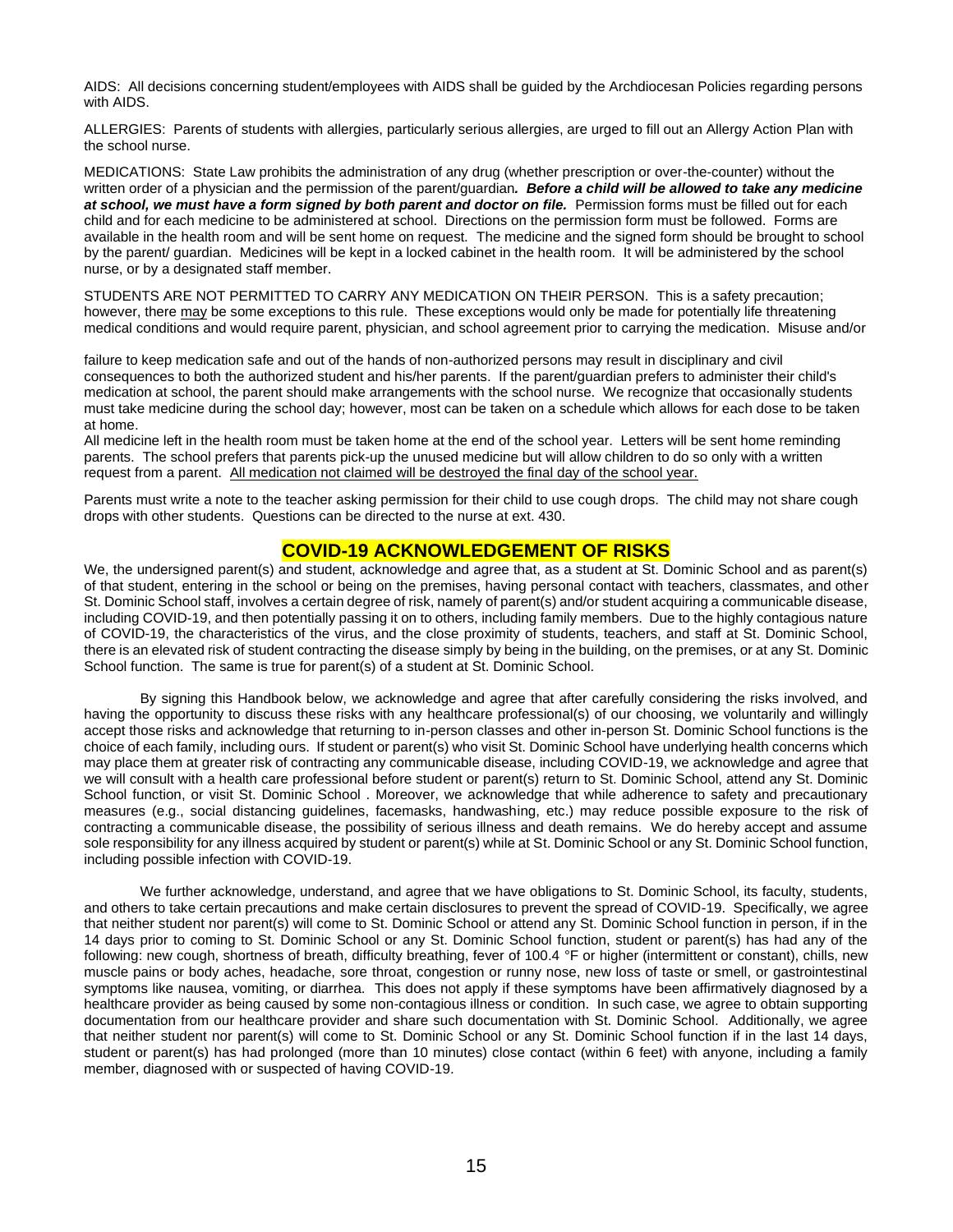# **HIGH SCHOOL RECRUITMENT POLICY**

No public or non-public high school personnel, students, parents, or alumni will be given the opportunity to visit/make presentations for recruitment to St. Dominic School students during school hours. St. Dominic School will provide space in the 7<sup>th</sup> and 8<sup>th</sup> grade corridors to display, with prior approval of the St. Dominic School principal, an informational poster from each Catholic high school requesting to do so.

St. Dominic School will not distribute any informational/recruitment material or marketing gifts (t-shirts, Frisbees, pen, cups, etc.) to any of its students. St. Dominic School will distribute to 7<sup>th</sup> and 8<sup>th</sup> grade students a comprehensive high school information brochure if produced by and distributed by the Archdiocesan School Office.

St. Dominic School will submit the names and addresses of students in grades 5-8 to the Archdiocesan School Office by August 1<sup>st</sup> unless the parent sent in an opt-out form sent home in the spring. The Catholic high schools of the Archdiocese may request name/address information from the School Office after that date.

St. Dominic School will permit 8<sup>th</sup> grade students to have two shadow days during their 8<sup>th</sup> grade school year as follows:

- 1. A shadow day is defined as a day to visit a particular high school during a regular school day to experience the life and culture of the school.
- 2. Students should try to shadow on days when St. Dominic School is closed and the high school is open.
- 3. A shadow day is considered a day of excused absence from St. Dominic School provided all parts of this policy have been fulfilled. As an excused absence, the student will be able to make up all missed work and must do so within one school day following the shadow day. The eighth grade teachers are not obligated to fill out homework sheets for a student on a shadow day. Students can check homework on line or request it from the teachers on the day they return to school.
- 4. If the policies are not followed, the shadow day will be an unexcused absence and the student will not be permitted to make up the work.
- 5. Three school days prior to the intended shadow day, the student must submit (to the principal of St. Dominic School) a fully completed Shadow Day Request Form. All signatures required on the form must be in place when the form is submitted to the principal.
- 6. The student must bring written verification from the high school indicating the student was present at the high school for the shadow day. Said verification must be given to the principal of St. Dominic School prior to the start of homeroom on the day the student returns to school.
- 7. A second shadow day for the same high school will not be permitted.
- 8. It is the parents' responsibility to provide transportation to and from the high school on a shadow day.

Approved by the St. Dominic Education Commission on May 14, 2007.

### **HOMEWORK HOMEWORK PHILOSOPHY**

Homework is an extension of what students are learning in the class. When it is assigned, it is intended to supplement classroom learning, deepen a student's understanding of material, or review previously learned material. The amount of homework should stay within the following time frame on a nightly basis.

Please be aware that a child's time spent on homework can vary from other students based on the organization, selfdiscipline, and ability. If you observe, over an extended period, that your child is spending an excessive amount of time on homework, contact the child's teacher.

The frame of reference below indicates the approximate amount of time the average student takes to complete written assignments well. Extra time might be needed for reviewing/studying material, independent reading assignments, and projects.

|  | Grade K-1-220-30 minutes<br>Grade 330-45 minutes<br>Grade 4-545-60 minutes<br>Grade 6-860-90 minutes |
|--|------------------------------------------------------------------------------------------------------|

Homework must be done by all students, on time, and be Complete, Accurate, and Neat (C.A.N.). Parents should monitor the homework assignments and sign the plan book each night as appropriate per grade level. Some homerooms make use of homework buddies in an attempt to get homework to an absent student in a timely fashion. Absent students are ultimately responsible for missed work, should check Progress Book on the day of the absence(s), and should check with each teacher upon their return about all aspects of work missed during an absence.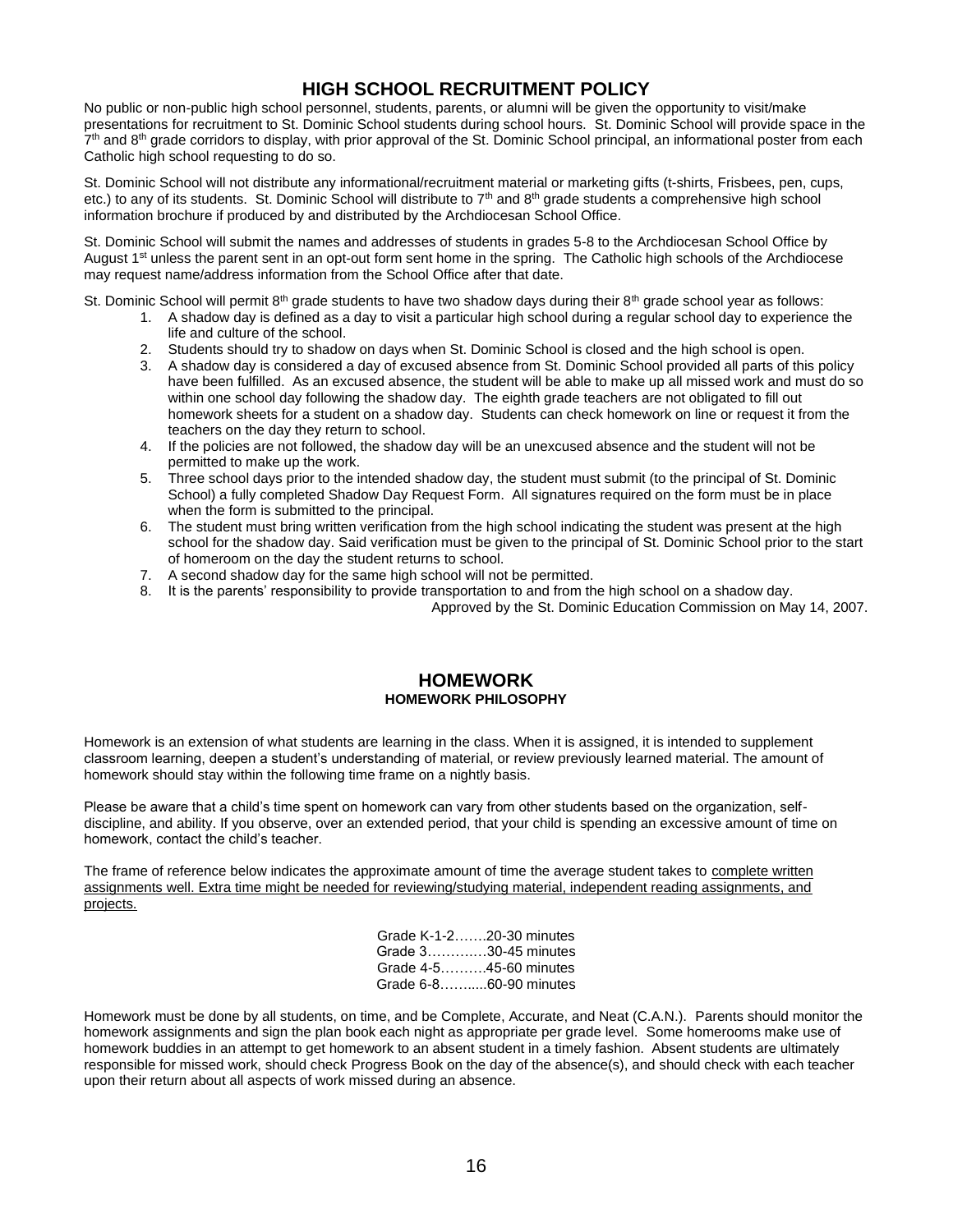#### **How parents can help with homework:**

- 1. Establish a regular time and place for homework completion.
- 2. Make sure your child understands that non-written assignments (reading and studying) are an essential part of homework.
- 3. Help your child with organization. Check to see that all work is complete, and that all work, books, and materials are being returned to school each day.
- 4. Guide, but do not do assignments for your child
- 5. When reviewing your child's work, have him/her correct mistakes for immediate feedback.
- 6. Help with time management/planning of long-term assignments

#### **HOMEWORK PROCEDURE**

#### Grades K-3

When a homework assignment is missed, a note will be written in the student's plan book. After five assignments are missed in one quarter, an official letter will be sent home requiring a parent's signature and the parent's plan of action for solving the problem. A copy of this letter will be placed in the student's file. If a student cannot complete homework due to an emergency or illness, a parent should write a note to the teacher explaining such matters. Acceptance of the excuse is at the discretion of each teacher.

#### Grades 4-8

**Missing Assignment Loss of Recess:** Students in grades 4-8 who have a missing assignment, will lose lunch recess until the missing assignment is turned in to the teacher. These students will report to the MA Room during their lunch and recess period along with the assigned work. They will eat their lunch in the MA Room. Student attendance at MA/Loss of Recess is tracked on a monthly basis.

#### **Academic Detention:**

- a) When a student has five (5) outstanding missing assignments, he or she will also attend Academic Detention after school. Academic Detention will take place every Thursday. A notification will be sent home so arrangements can made for transportation.
- b) If a student has missed ten (10) assignments within the month, he or she will attend Academic Detention after school. Academic Detention will take place every Thursday. A notification will be sent home so arrangements can made for transportation. In addition to Academic Detention, a mandatory meeting will be scheduled with the parents/guardians. The principal, as well as the homeroom teacher, will attend the meeting. Other staff members involved with the student may also attend the meeting.

Consistent violations of the Conduct/Discipline/Homework policies may result in the student not attending special events such as field trips/class functions, entertainment/performers, Walk-a-Thon, and Track & Field.

#### **HOMEWORK REQUESTS**

Other than when a student is on vacation, a parent may request a homework packet for the absent student. The request must be made prior to 9:30 a.m. on the day of the absence. When requesting the homework, parents need to also indicate to whom the homework packet should be given and what books, if any, are needed.

Homework will be available in the school office from 3:00-3:30 p.m. Upon parent request, homework will be sent to the Afterschool Program and will be available from 3:30-6:00 p.m. in the school lunchroom. Parents are asked to refrain from having students in grades K-3 carry home textbooks for students in grades 4-8. Students and parents are to check for homework by use of the Progress Book program and/or other classmates.

#### **VACATIONS**

Vacations during the school year are strongly discouraged. If a student will be absent due to a vacation, it is the parents' responsibility to notify the principal and the teacher(s) at least one week in advance and to make arrangements for how missed work/tests will be completed upon return from the vacation. Teachers are not required to provide assignments prior to the vacation. Before planning a vacation during the school year, please be aware that vacations are always considered unexcused absences.

# **HONOR ROLL for Grades 4-8**

### **FIRST HONORS**

### **1) All A's (A+, A, A-) in academic subjects (English, Mathematics, Reading, Religion, Science and Social Studies)**

**2) Must have a "B" or higher in Art, Music, and Physical Education**

**3) No 3's in Effort or Personal Development**

**4) No Detentions or Suspensions**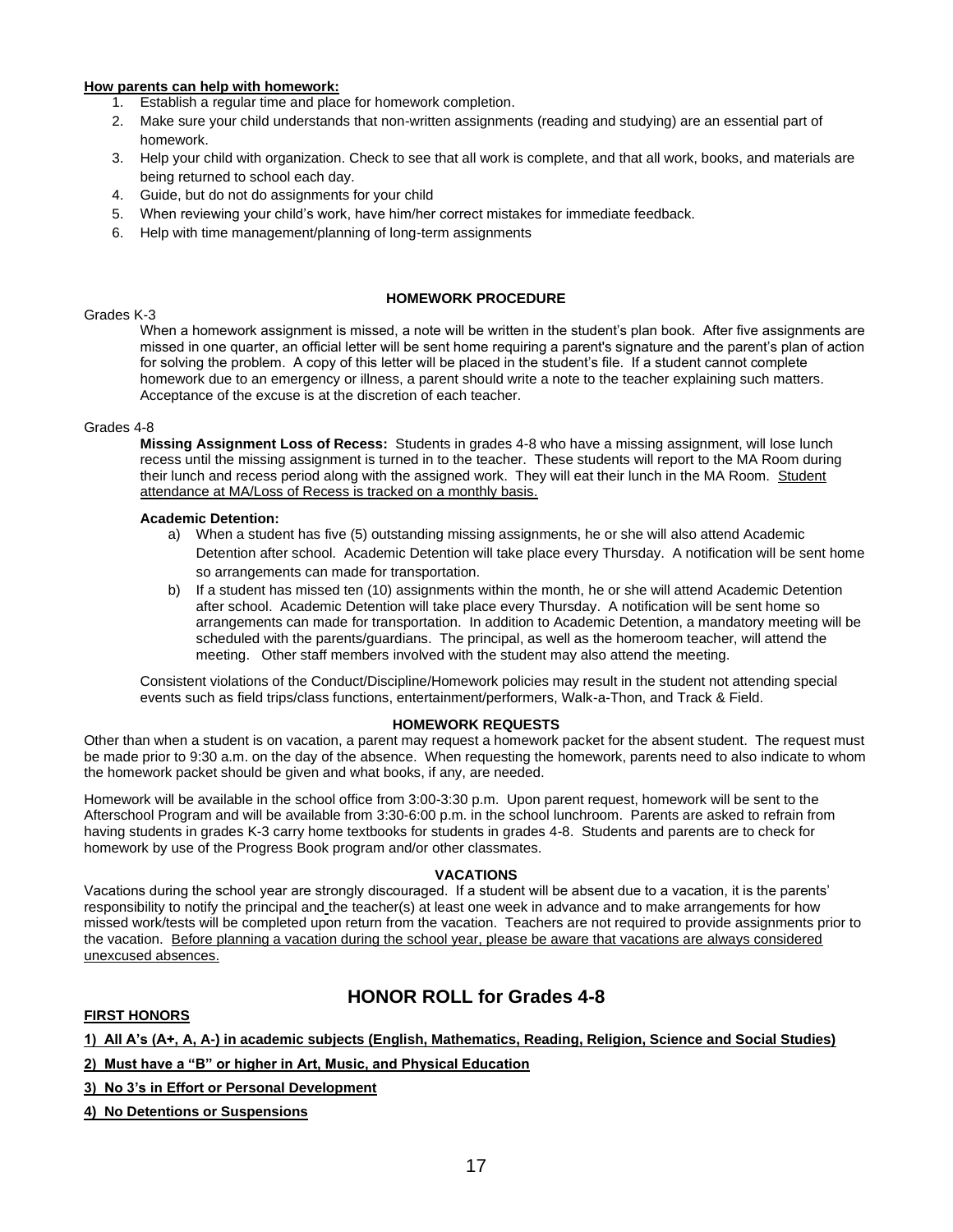#### **SECOND HONORS**

**1) All A's and/or B's in academic subjects (English, Mathematics, Reading, Religion, Science and Social Studies)**

**2) Must have a "B" or higher in Art, Music, and Physical Education**

### **3) No 3's in Effort or Personal Development**

**4) No Detentions or Suspensions**

### **LIBRARY**

The library is open for use during the school day and houses thousands of books as well as reference materials. Each class has a scheduled weekly time for use of the library.

**A link to the St. Dominic School library catalog http://hcca.infohio.org/opac/DO/STDOM/ can be found on the school website to access library resources and library account information.**

# **LUNCH AND LUNCHROOM**

Children are to bring a packed lunch from home. Included should be an extra napkin, paper towel, or small place mat to put on the table for sanitary reasons. Please pack a balanced nutritious lunch for your child. Do not over pack, especially in the primary grades. All food must be eaten in the lunchroom. No food is to be taken to the playground or classroom.

ALL FOOD BEING BROUGHT TO SCHOOL BY PARENTS FOR STUDENTS, INCLUDING HOT LUNCHES, MUST BE DELIVERED TO THE SCHOOL OFFICE. Parents bringing lunches to school for their children may not bring lunches for other students. **Parents are not allowed to eat lunch in the lunchroom with their student.**

If a student is without lunch, it is the student's responsibility to stop by the office on the way to the lunchroom to see if a lunch has been dropped off for them.

The school will provide food for students without a lunch for a fee. A notice will be sent home regarding payment which should be sent in to the office the next school day. Each student is limited on these provided lunches.

An allergy free table is available in each lunchroom for students with food allergies.

Milk tickets are sold in the office daily. Price of milk varies from year to year and is based on the cost from our supplier. Milk may only be purchased with a ticket (ten ½ pints, 1% white or chocolate).

### **MASS**

Students in grades 1-8 attend morning Mass on Fridays at 8:15 a.m. weekly. Kindergarten will start attending weekly Mass on Fridays at the beginning of October. All students in grades K-8 attend all-school Masses and prayer services.

# **OHIO EDCHOICE SCHOLARSHIPS**

St. Dominic School accepts Ohio EdChoice Scholarships. Parents of EdChoice Scholarship students are responsible for providing the school with a completed application form and all supporting documentation during the school registration process.

Parents are required to come to school to sign **checks twice per year (October & February)** and are asked to do so within 2 weeks of the initial notification being sent home with the youngest EdChoice student. Unsigned checks will be returned to the Ohio Department of Education and the parent will be responsible for paying the tuition.

Parents must provide written documentation upon the student's return to school for any absences their EdChoice Scholarship student incurs per the Ohio EdChoice Excused Absence Policy.

All Ohio EdChoice Scholarship students must take any and all standardized tests required by the State of Ohio pertaining to the student's grade level. Parents will be informed of tests and dates before tests are administered. Beginning July 1, 2015, any third-grade student with an EdChoice Scholarship will be subject to the Third-Grade Reading Guarantee and the retention provision under division (A)(2) of section 3313.608 of the Ohio Revised Code.

# **OVERNIGHT CLASS TRIPS**

Overnight class trips for students during the school calendar year must be teacher initiated and directed. Alcohol is prohibited at any school function on or off campus before or during the event.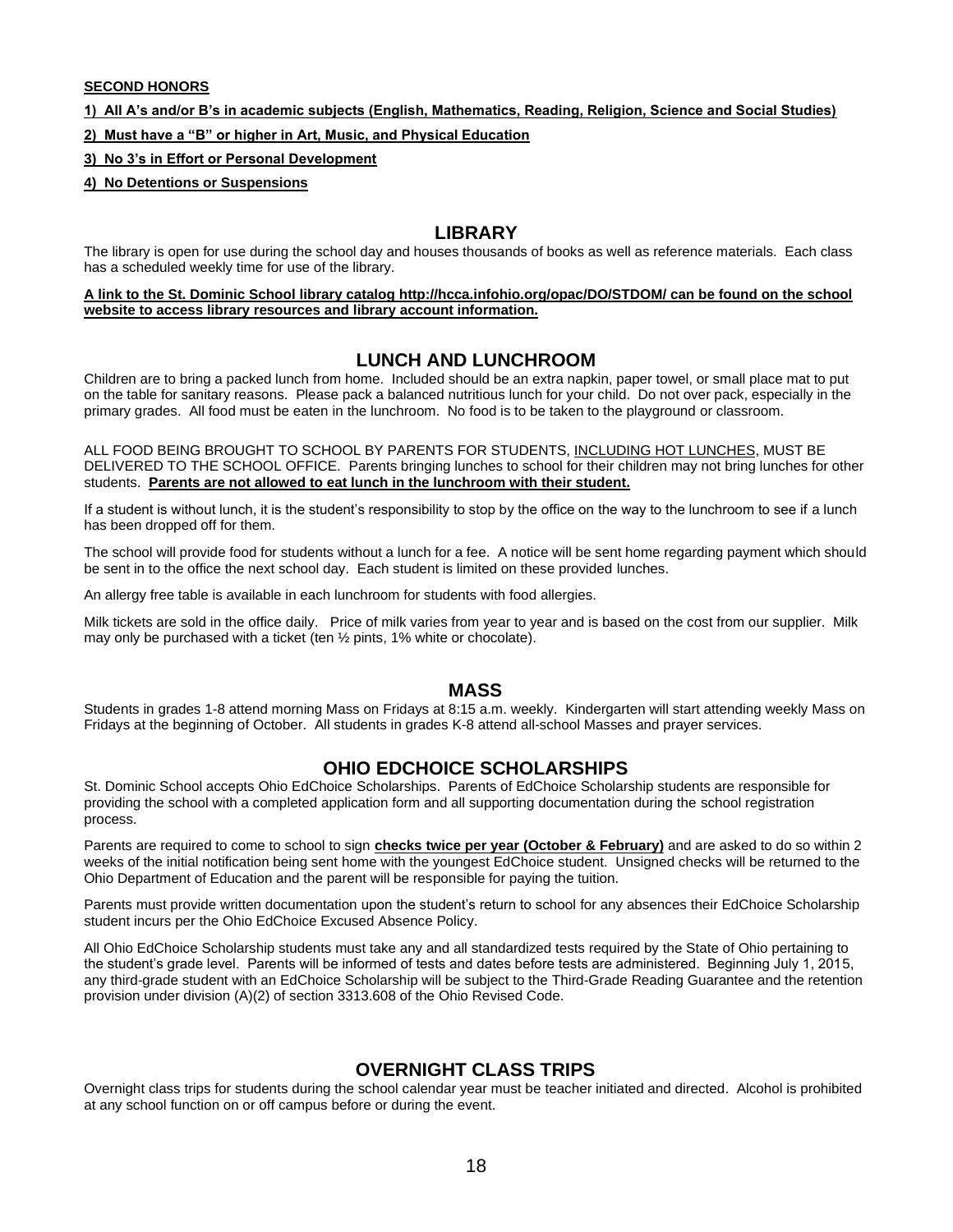# **PARENT INVOLVEMENT & CHILD PROTECTION**

We welcome family members to become involved in their child's school experience and there are many opportunities to volunteer throughout the school year. Many of these are communicated at the close of the school year (volunteer opportunities for the upcoming year) and again at the start of each school year. Requests may also come directly from your child's teacher. Please look for these announcements.

The Archdiocese of Cincinnati's Archdiocesan Decree on Child Protection requires all school volunteers to be in-compliance with the decree in order to volunteer in any capacity during the school year. Compliance includes attending the VIRTUS child protection training, obtaining a criminal background check and keeping current with monthly educational bulletins via email. A letter is send home at the start of the school year detailing how to enroll in a VIRTUS program and to complete a background check request. Please call Deacon Mark at 471-7741 ext 415 with questions.

### **PHONE CALLS**

Students may not use cell phones, pagers or other communication devices during school hours. Children are permitted to call home for necessary things such as eye glasses and medicine. Children are not permitted to call home for lunch, forgotten books, assignments, or articles used for after school activities. It is the responsibility of the child to call home from the school office if he/she is being detained for any reason after school. Teachers will usually give a day's advance notice of this and will never intentionally allow a child to miss a ride. (Check demerit and homework policies for exceptions.)

### **PRAYERS**

Prayers will be said each morning at 8:05 a.m., prior to lunch, and by each class at the end of the day.

# **PREGNANCY POLICY**

As a Catholic Christian community, St. Dominic School neither expects nor condones sexual behavior on the part of its students. When there is a pregnancy as the result of such behavior, the school seeks to be a loving community. The best course of action will be decided given the circumstances after consultation with the student, parents, principal, pastor/parish administrator, and school psychologist.

# **PRESCHOOL**

St. Dominic School runs an on-site Preschool for the 3, 4 and 5-year-olds in the community. The preschool is self-supporting and follows the same schedule as the school. The purpose of the program is to provide the highest quality preschool education in a secure, nurturing and stimulating environment. We are focused on preparing our youngest students in the development of character and intellect through our commitment to academic, social and spiritual growth. A preschool handbook is sent to all preschool parents and is also available in the school office. Please call our Preschool Director, Emilie Mattei, at 251-1276 ext. 106, with any questions regarding the preschool program.

Ability Groupings:

### **PROGRAMS**

Students in grades K-4 are not grouped by ability.

Students in grades 5-8 are grouped by ability primarily for Language Arts and Mathematics based upon the student's grades, effort, and standardized test scores.

Advanced Math:

St. Dominic School attempts to place each student at a work level where he/she will be challenged and successful. Students are generally invited into the Advanced Math program at the beginning of the fifth grade. Enrollment is limited. Selection criteria includes: the fourth-grade math average at the end of the  $2^{nd}$  trimester; the score on a screening test given in the 3<sup>rd</sup> trimester of the fourth grade; the score earned on the fourth grade Continental Math League competition; teacher recommendation based on study habits; and three scores from the fourth grade Iowa test (SAS, Math NPR, and Total NPR).

Advanced Reading:

The Advanced Reading Program serves students in grades seven and eight with above average abilities and performance in Language Arts. Participants will learn to think deeply and analyze texts on a more sophisticated level using a variety of novels and other resources. Vocabulary is also emphasized. The goal is to challenge and find the best reading placement for each student.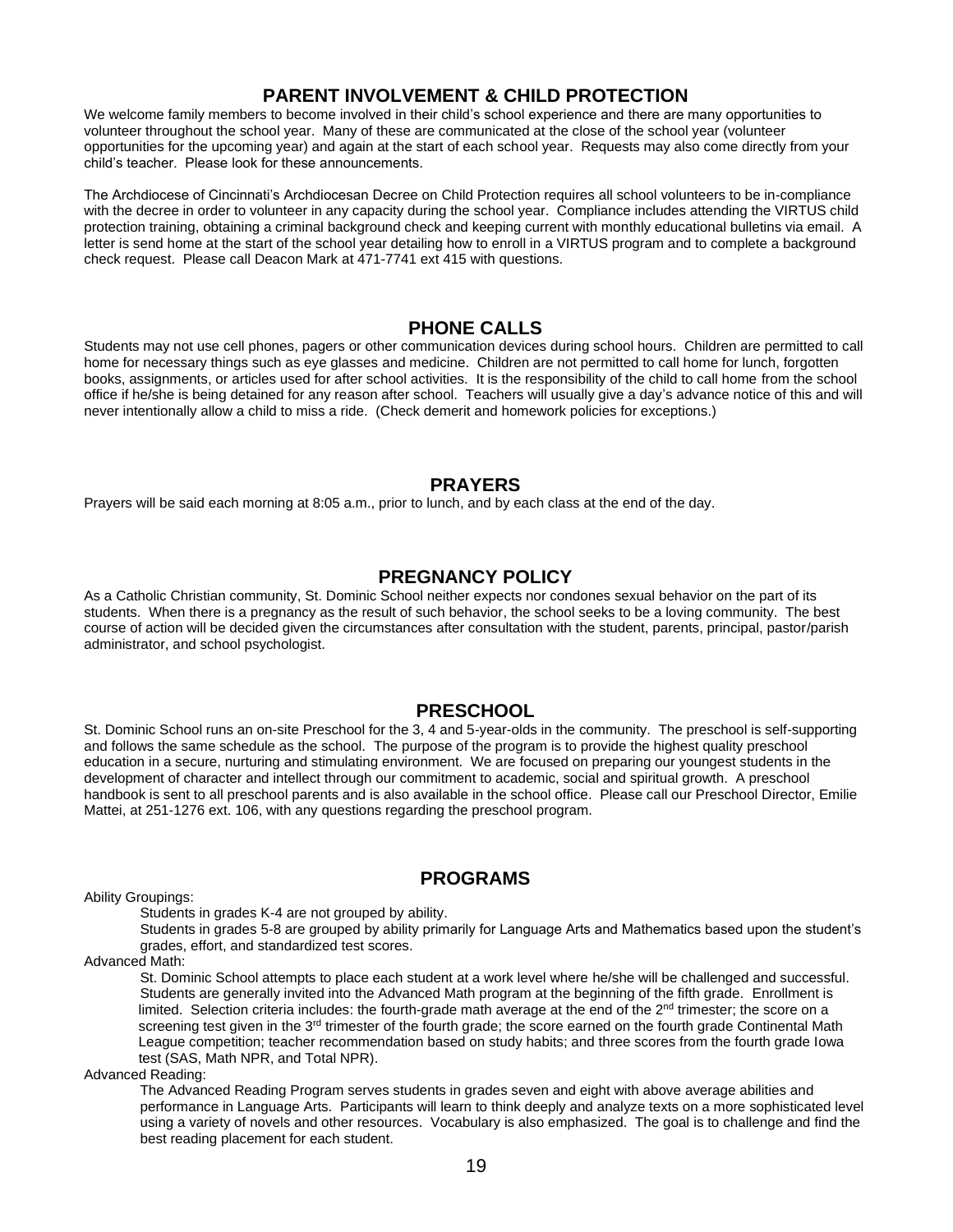Continental Math League (CML):

Continental Math League is once a month for five months administered in grades **3**-8. The six questions each month evaluate problem solving strategies and reasoning skills.

#### Enrichment:

St. Dominic School provides enrichment for qualified students.

The purpose of enrichment is to meet the needs of the advanced student through a broad range of educational experiences that help develop skills in oral and written expression, logical reasoning, creative and critical thinking, independent study and research.

Special Education Tutoring:

An Intervention Specialist is available for students who have been identified as needing specially designed instruction and who have an active Service Plan

Positive Behavioral Intervention and Support (PBIS):

In our continual efforts to maintain a safe, welcoming and academically challenging environment at St. Dominic School, we have implemented a program called PBIS. Our PBIS program will actively encourage students to strive to be the best that they can be spiritually, socially, and academically by stressing our three beliefs: Be a Follower of Christ, Be Responsible, and Be Safe. Students who are followers of Christ, Responsible and Safe will act appropriately, thereby allowing maximal teaching time and learning opportunities in the classroom.

School Psychologist:

The school psychologist is available to staff, parents, and students to assist in academic, behavioral, and social interventions.

### Speech/Language Pathologist:

Speech/language services are available to all students. Teachers are asked to submit names of students who may benefit from interventions and/or evaluations as found necessary. Parent requests are also considered.

Title I:

This program is available for students in grades K-4. The program is designed to provide extra help in reading. Students are enrolled in Title I based on multiple criteria. The classroom teacher refers a student to the program and completes an evaluation sheet. Students must also show deficits on various reading measures. Students are then rank ordered by need for inclusion in the program.

# **PROMOTION & RETENTION**

#### **PROMOTION**

Grades K-3: Promotion through the primary grades will be determined by the student's proficiency in Language Arts, Mathematics, and overall readiness for the next grade level.

Grades 4-8: Promotion will be based on successful achievement in each of the core subjects of Reading, English, Mathematics, Religion, Social Studies, and Science/Health.

#### **RETENTION**

Retention indicates that a student has not achieved all the requirements or has not performed satisfactorily for the year and must repeat the grade next year. The decision to retain is taken very seriously and is based on the following:

Grades K, 1: A student who performed unsatisfactorily and receives an average of ones and two's on his/her report card for the year in Language Arts and/or Mathematics or has not achieved overall readiness for the next grade level.

Grades 2, 3: A student who performed unsatisfactorily and receives an average of F on his/her report card for the year in Language Arts and/or Mathematics or has not achieved overall readiness for the next grade level.

Grades 4-8:

- A student who averages a failing mark for the year in one or two core subjects (Reading, English, Mathematics, Religion, Social Studies, and Science/Health) must attend an accredited summer school program or accredited tutoring program for the subject(s). A student who does not successfully complete an accredited summer school or accredited tutoring program will repeat the grade for the next school year.
- A student who averages a failing mark for the year in three or more core subjects will automatically repeat the grade for the next year.

Notification Process Grades K-8:

- Parents will be notified in writing if retention or summer school is a possibility.
- A formal written notice of retention will be sent with the third trimester interim reports. Such formal notice will require a conference with the parents, student, classroom teacher(s), support personnel, and principal.
- Accredited summer school program: The principal of St. Dominic School has to see and approve the program as proposed by the accredited school.
- Tutoring program requirements for failing students: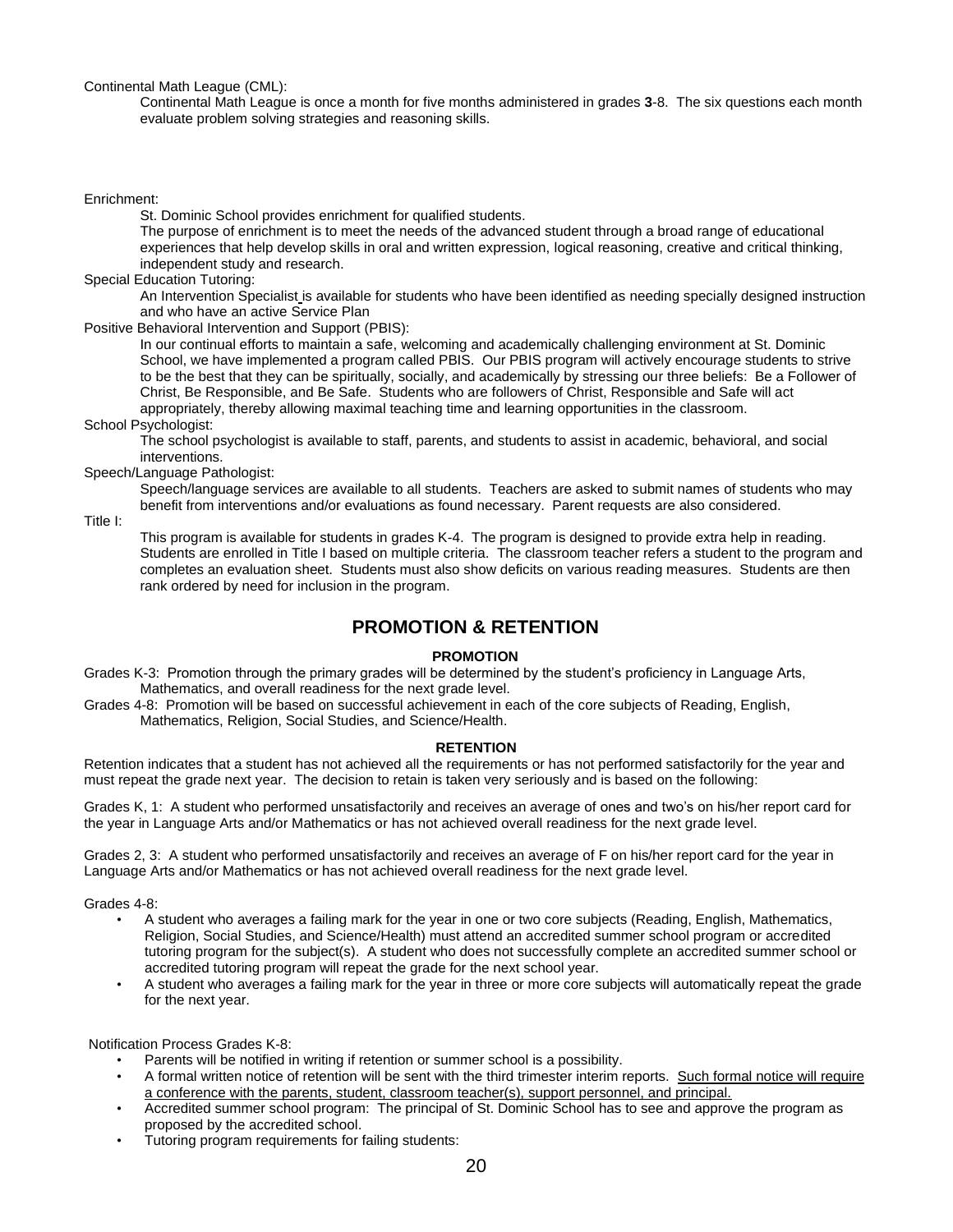- 1. Tutoring provided by a credentialed teacher
- 2. Name and copy of the teaching certificate of the person providing the tutoring
- 3. 30 hours of tutoring per subject area (usually across a six week time period)
- 4. 20 hours of supplemental work per subject area (homework, reading, etc.)
- 5. Written verification of the 50 hours of course work
- 6. Some form of assessment indicating that the student has met a passing criterion in the subject area
- 7. Written report and credentials of the tutor must be submitted by August  $1<sup>st</sup>$  to the school principal

### **REPORT CARDS AND INTERIM REPORTS**

Report cards will be sent home and posted online **three** times annually for grades K thru 8.

| Grading scales for grades 4-8: | A+=99-100<br>$B + = 91 - 92$<br>$C+=83-84$<br>$D+=75-76$ | $A = 95 - 98$<br>$B = 87 - 90$<br>$C = 79 - 82$<br>$D=72-74$<br>Failing=Below 70 | $A = 93-94$<br>$B = 85 - 86$<br>$C = 77 - 78$<br>$D = 70 - 71$ |
|--------------------------------|----------------------------------------------------------|----------------------------------------------------------------------------------|----------------------------------------------------------------|
|                                |                                                          |                                                                                  |                                                                |

Grade K-3 use standardized based report cards. Interim reports will be posted online at mid **trimester** to all students.

A report card can be withheld from those families whose tuition is not paid in accordance with the Financial Policy. The same applies for various school fees and fees for the Before and After School Program

# **SAFETY**

Morning Drop-Off Procedures (7:40-8:10 a.m.)

- 1. Students may enter the building at 7:50 a.m. If it is raining, students may wait in Teal Hall for the 7:50 a.m. bell.
- 2. All parents are strongly discouraged from dropping students off on the Pedretti Road side of the building.
- 3. All parents are strongly encouraged to use the Robben Lane Drop-and-Go procedures and to refrain from parking the car and walking the children to school. It is safer to do so with far fewer persons having to cross at the crosswalk and walk between moving vehicles. Also, we are trying to teach the children to be responsible for themselves and find their own way to the classroom. They would do this on a daily basis if they were being brought to school on buses. The only exception to this is when students need help carrying large projects into the building. For those occasions, park in the West lot and help your child use the painted crosswalk to get to the building.
- 4. When entering the school yard in the morning, use the traffic flow pattern shown below.
- 5. Drivers must pull forward as much as possible along the white/green line. Please do not leave car lengths between cars.
- 6. Children should be ready to exit the right side of the car when the car is on the white/green line.
- 7. Crossing guards are the only people to cross the waiting children. PLEASE FOLLOW AND RESPECT THEIR DIRECTIONS.

Morning traffic pattern is as follows:



Afternoon Pick-Up Procedures

- 1. Buses will be loading on the Pedretti side of the building in the afternoon.
- 2. All parents are strongly discouraged from picking up students on Pedretti Road and Robben Lane.
- **3.** Parents are strongly discouraged from picking up students in the Vitt, Stermer and Anderson Funeral Home parking lot. This is private property and there is no supervision provided for student in the funeral home parking lot.All parents are strongly encouraged to pick up students in the Robben Lane lot at dismissal.
- 4. Do not park in the drive lanes or fire lanes even if it is just for a few minutes.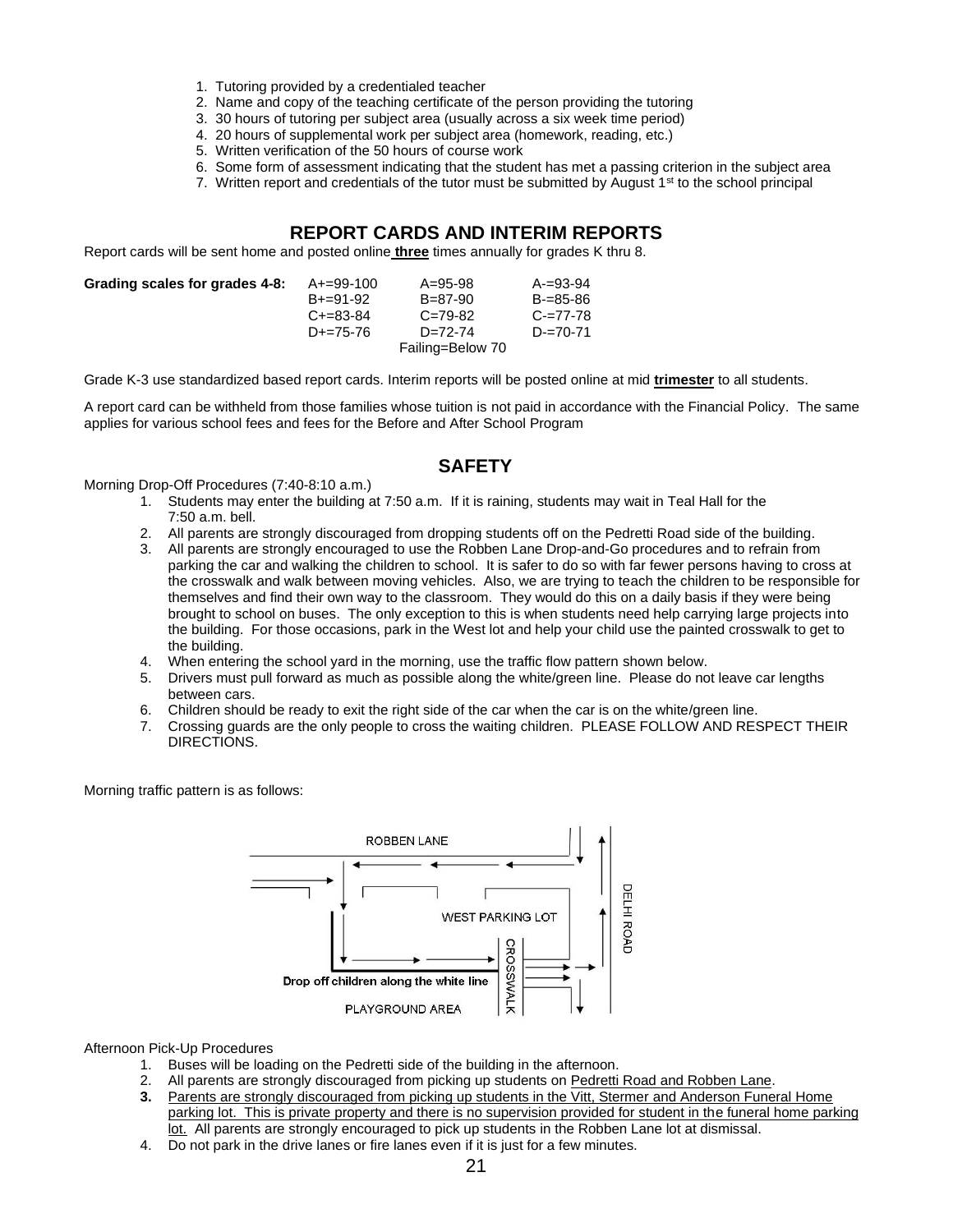- 5. Dismissal begins at 2:55 p.m. Please be on time to pick up your children. Staff supervision is provided only until 3:15 p.m. Students still waiting for rides at that time will be brought back into the building and eventually put into the After School Program until you arrive. If students are repeatedly sent to the After School Program due to late pick-up, parents will be charged the After School Program fees.
- 6. When you or your children have located each other, please have them get into the car and stay in the car until you are ready to leave. Do not let them gather between cars to talk with others, etc.
- 7. Parents are welcome to come to the school exit doors and wait for their children. Please do not enter the school before 3:00 p.m. unless you have specific business to conduct in the school office.
- 8. If you bring your pets with you, you must keep them in the car at all times.

Afternoon dismissal parking is attached to this email.

Entrance Only: Please enter by the driveway from Delhi Pike by the funeral home. This will be the only open entrance into the parking lot. Please park in:

Section A—Exit right out of Gate #2 onto Robben Ln.

Section B—Exit left out of Gate #1 onto Robben Ln.

Section C—Exit behind school to Pedretti Rd.

Please park starting in Row 1, 2, 3, etc. in Section A, B or C. Please park following the diagram and ignore the painted parking spaces for dismissal, especially in sections A & B.

The following groups will be dismissed as follows:

2:55 p.m.—Bus Riders: Students must exit the doors facing the Pedretti Rd. side (by the modular unit) and catch their designated bus. Students are dismissed according to order of the arrival of the buses. Students will wait in their homerooms until their bus is called. *Misconduct will not be tolerated on the buses. If a student violates the bus regulations, he or she will be reported to the principal. Appropriate action will be taken to maintain order on the school buses to insure the safety of all.*

2:57 p.m.—Walkers and Car Riders: Car riders will be released to their parents/carpools. Parents are encouraged to meet their younger students by their exit and walk them to their car. Walkers are expected to leave the premises immediately after dismissal.

2:59 p.m.—Afterschool Program

At no time are parents or students permitted to open the gates to Robben Lane. Once all students are safely in their vehicles, staff members will dismiss cars row by row from each section. You must exit left or right onto Robben Ln, depending upon what section you park in, A or B. If parking in section C, you must exit behind the gym/school onto Pedretti Rd.

At no time will children be allowed to run or walk in the parking lot while vehicles are exiting. We ask that all vehicles park in a forward direction toward the section exit so that no one has to put his or her vehicle in reverse to exit. Once all of the vehicles have exited, school personnel will walk any remaining students back to the porch by the office to wait for their parents. Students who are not picked up by 3:15 p.m. will be sent to the Afterschool Program.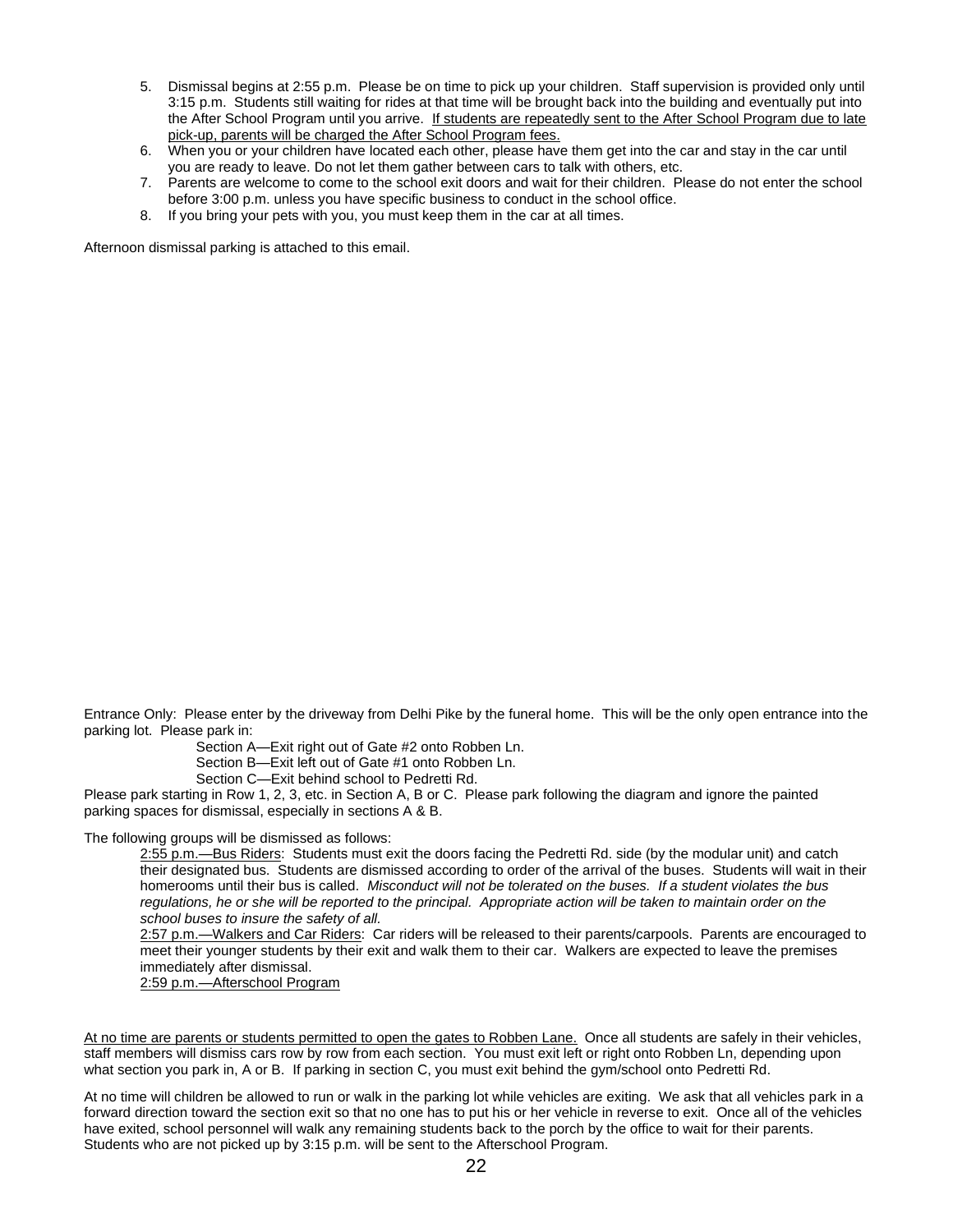#### Parking During School Hours

1. When coming to school between the hours of 8:10 a.m. and 2 p.m., please park as close to school as possible and only in designated parking spaces. The entire west portion of the parking lot from the heavy white/green line to Robben Lane is needed for class and lunch recesses during the school day. This especially applies to those who will be here for long periods of time working in church, the school, the library, the cafeteria, or on a field trip. 2. During the hours of 9 a.m. until 2 p.m., carefully enter and leave the school lot by way of the driveway off of Delhi Pike parallel to the funeral home.

#### Student Walkers

- 1. Students are expected to walk directly to school or home from school.
- 2. Cross streets only at intersections or designated crosswalks.
- 3. Avoid cutting across all yards, gardens, or private property.
- 4. Come to the office to call home if remaining at school.
- 5. Bicycles or scooters are to be walked to the bike rack upon coming onto the school property.
- 6. Walkers and bicycle riders are to leave the school grounds immediately upon dismissal.

#### Playground Procedures

1. Running games should not be played while waiting for the bell before school begins in the morning. Students should stand near the area where they enter school. Students will be admitted to the building at 7:50 a.m. During inclement weather students may assemble in the lunchroom until 7:50 a.m.

- 2. Play is permitted in assigned areas only.
- 3. No dangerous objects may be thrown or kicked.
- 4. Rough games involving shoving or pushing are forbidden.
- 5. Walk to lines when the bell rings.

6. When coming to school while students are on the playground, enter and leave the lot with extreme caution, do not interact with any students on the playground, and do not take children from the playground without having prior permission from the school office.

7. Students may bring balls from home for use on the playground; however, students should not bring toys or games of any sort to school.

# **SCHOOL INFORMATION TO PARENTS**

School information will be sent home via e-mail to the addresses you provided to the school. The youngest child will bring home one copy of additional information each Friday via the Home/School Envelope. For shared custody situations, a note should be sent to the homeroom teacher or the office, and a second envelope with duplicate information will go home with the child the parent chooses to be responsible for getting this envelope to the other parent.

If a parent wants information to be mailed, self-addressed, stamped envelopes need to be sent to school to cover the entire school year--40 weeks.

A parent can request tuition balance at any time by calling Mrs. Wright at 251-1276 ext. 418.

### **SNOW DAYS & SEVERE WEATHER OR EMERGENCY EARLY DISMISSAL**

St. Dominic School follows the Oak Hills schedule for weather related closures, delays, or early dismissals. Parents will receive a one call now phone message. This is also announced over all major radio and TV stations. DO NOT CALL THE SCHOOL OR PARISH OFFICE. When school is on a 2 hour delay, school will begin at 10:00 a.m. instead of 8:00 a.m. and there is no half day Kindergarten. The Before School Program begins at 6:30 a.m. Dismissal time on these days remains at 3:00 p.m.

Oak Hills School District buses will run two hours late on a two-hour delay. Cincinnati Public School District bus service will not be provided on a two-hour delay unless Cincinnati Public Schools are also on a two-hour delay.

If a serious reason causes school to be closed early, the following procedures will be followed:

- 1. We will send e-mails to the e-mail addresses that you have provided.
- 2.We will send a One Call Now message to the phone numbers you have provided.
- 3. We will place the information on the area radio and TV stations as soon as possible.
- 4. The office will attempt to notify bus riders' parents at their work numbers that their children are coming home early.

5. Parents are expected to pick up their child/ren as soon as possible and may only take home their own child/ren and those children whose parents have filled out the Emergency Dismissal form designating them as the responsible party. Parents are responsible for completing this form at the start of the school year and updating the form throughout the school year. This form may not be changed the day of the early dismissal.

6. The Before and After School Program will not operate when the school dismisses early for emergency and/or weather related reasons.

# **SPORTS AND EXTRA-CURRICULAR ACTIVITIES**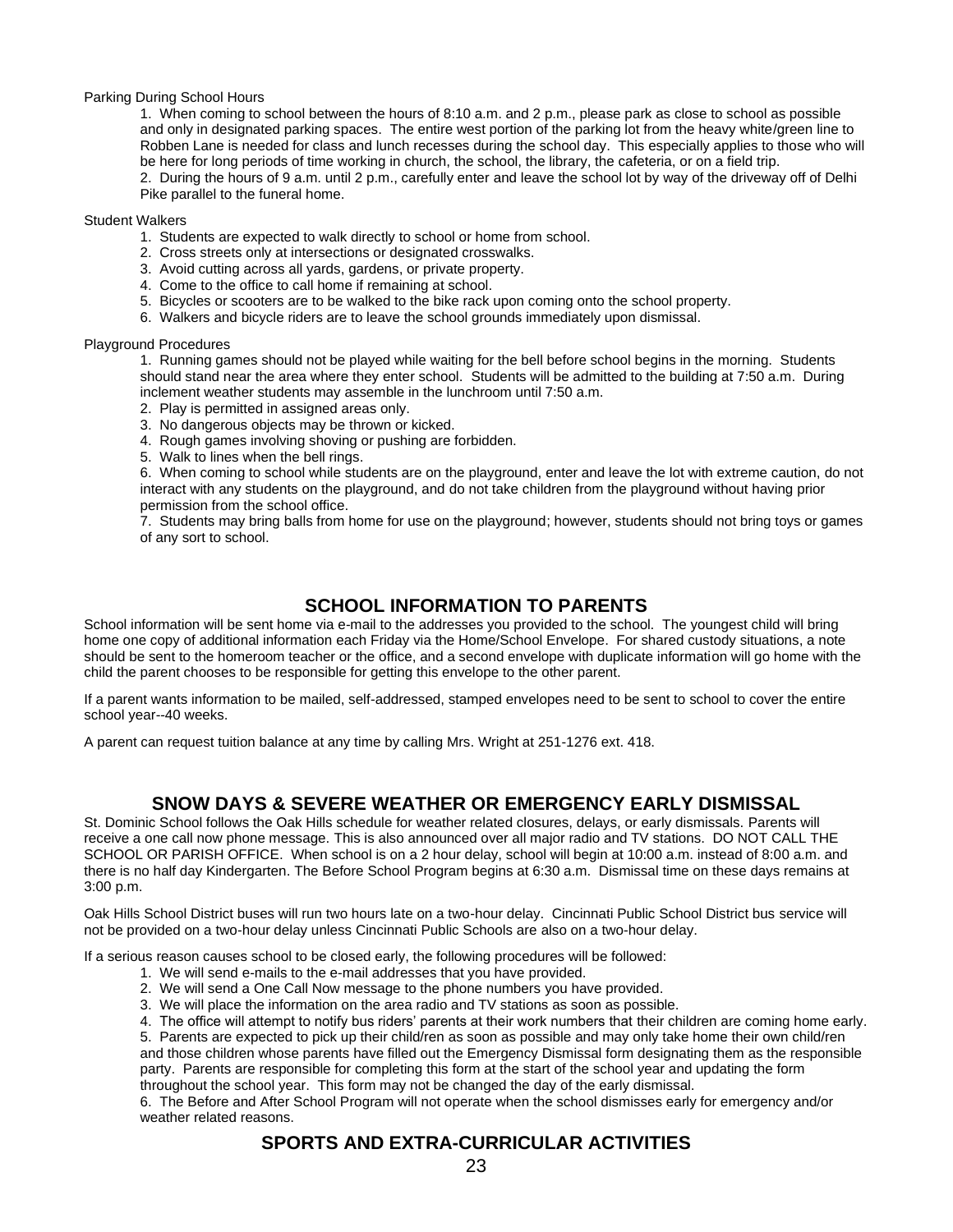After school activity programs are excellent ways in which a child can develop positive social habits and teamwork. It is very important that careful judgment be used when it comes to determining a child's eligibility to participate. A child's academic performance must come first.

When bringing a child to the school premises for an extra-curricular activity, be certain that the coach or director of the activity is present before you leave. Please pick up your child immediately following the activity's conclusion.

If a student is absent from school due to illness, they may not participate in any St. Dominic activity that same day, including sports practices and games.

### **PARENTS CODE OF ETHICS**

I hereby pledge to provide positive support, care and encouragement for my child participating in youth sports by following this Parents Code of Ethics.

- I will encourage good sportsmanship by demonstrating positive support for all players, coaches and officials at every game, practice or other youth sports event.
- I will insist that my child play in a safe and healthy environment.
- I will place the emotional and physical well-being of my child ahead of my personal desire to win.
- I will require that my child's coach be trained in the responsibilities of a youth sports coach and that the coach upholds the Coach's Code of Ethics.
- I will support the coaches and officials working with my child, in order to encourage a positive and enjoyable experience for all.
- I will remember that the game is for youth and not adults.
- I will do my very best to make youth sports fun for my child.
- I will ask my child to treat other players, coaches, fans and officials with respect regardless of race, sex, creed or ability and will do so myself.
- I will help my child enjoy the youth sports experience by doing whatever I can, such as being a respectful fan, assisting with coaching or providing transportation
- I will remember that the team and I represent St. Dominic Parish, a Catholic community that follows Jesus Christ and embodies His values.

Based on the National Alliance for Youth Sports Parents Code of Ethics

#### Grades K-3:

• The Kind Friend Award will be awarded to a student who regularly goes out of his/her way to be nice to others, does nice things for others, listens attentively to their friends, is aware of other's feelings and shows loyalty to his/her friends.

**STUDENT AWARDS**

- The Polite and Caring Award will be awarded to a student who is always polite, acts in ways that they know are right and safe, shares materials, and works cooperatively with others.
- Each teacher will recognize the good work of the students as well as their efforts on an individual basis within each specific classroom.

#### Grades 4-8:

- The Christian Leadership Award will be given to students who demonstrate the gospel message of Jesus Christ in school, on the playground, and in our parish. These students show thoughtfulness of others, respects the differences in others, demonstrates the ability to make good choices in difficult situations, respects property and authority figures, shows forgiveness toward others and participates appropriately in Mass.
- The Service Impact Award will be awarded to any and all students who have documented service hours for the trimester equal to or exceeding two hours per trimester. **This award will not be offered to 8th graders for the first trimester, as they meet requirements for Confirmation.**

# **STUDENT GENDER IDENTITY**

In Catholic schools, all curricular and extra-curricular activities are rooted in, and consistent with, the principles of Catholic doctrine. Catholic schools:

- Support students with gender dysphoria by treating them with sensitivity, respect, mercy, and compassion.
- Require that participation on school teams be according to biological sex.
- Require that names and pronouns be in accordance with the person's biological sex.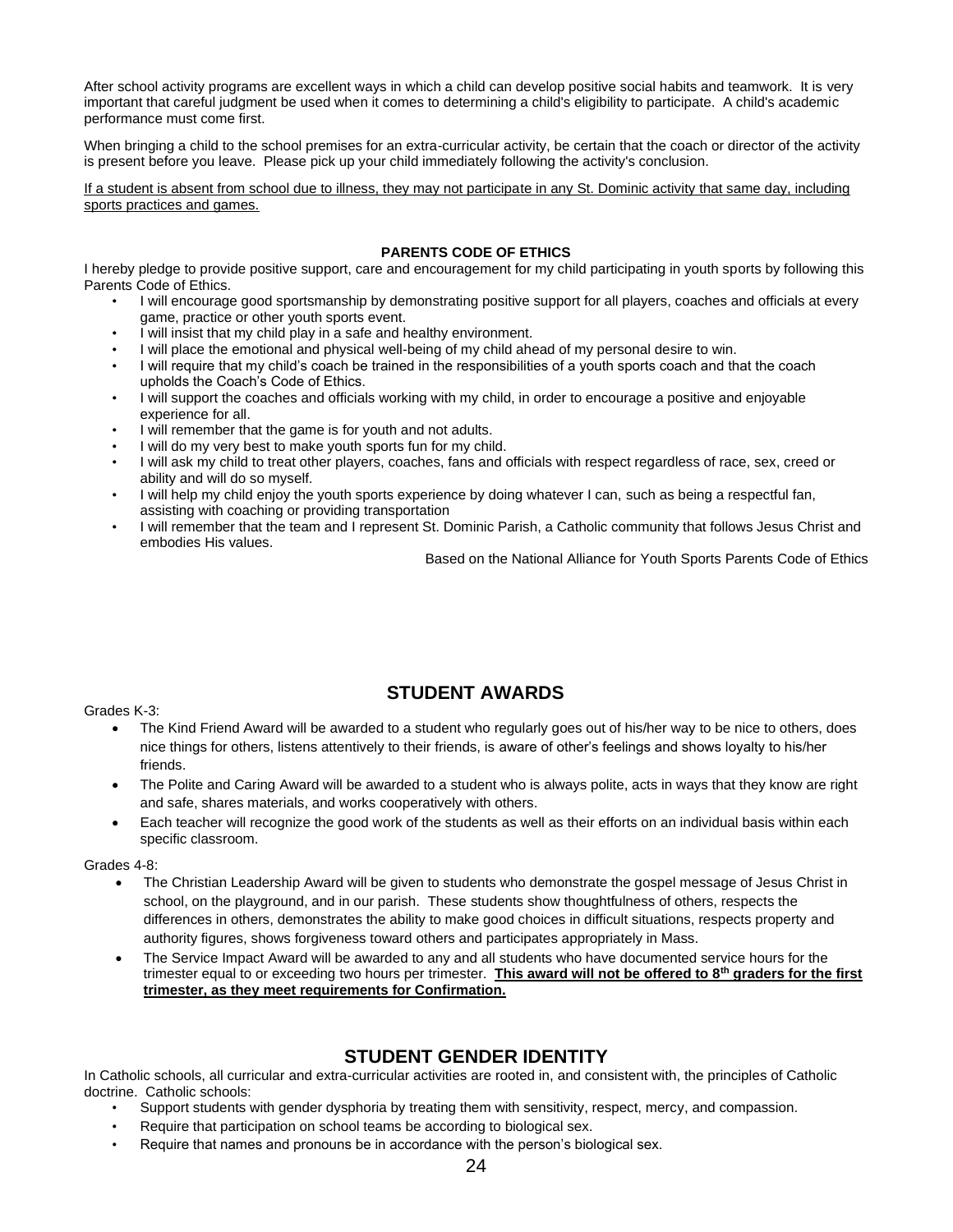- Designate Catholic sex education, uniforms and gender appropriate dress, bathrooms, locker rooms, showers, and sleeping accommodation on trips according to biological sex.
- Maintain names in school records according to the student's biological sex.
- Provide reasonable accommodation to a private bathroom for use by any student who desires increased privacy.
- In case of a specific request, consider in a compassionate way, on a case-by-case basis, the physical and
	- psychological needs of a student based on the following questions:
		- i. What is the specific request of the student and/or parents?
		- ii. Is the request in keeping with the teaching of the Catholic Church?
		- iii. Is the school reasonably able to accommodate the request?

# **STUDENT PLAN BOOK**

All Grades (1-8):

- Each student is provided a student plan book by the PTO.
- Each student is expected to keep the plan book neat, clean, not color the pages with magic markers, crayons, etc.
- Students are required to record all assignments and class information in the plan book on a daily basis.

Grades 1-5:

- Each student is required to give the plan book to their parents each evening who, in turn, review it, make sure all work has been completed, and then sign the book each night. Parents are encouraged to write notes in the plan book as a form of communication with the teacher(s).
- Teachers are to check and stamp the plan book daily to read notes from the parents and to make sure the parents have signed the plan book.

Grades 6-8:

• Each student is required to give the plan book to their parents each evening for review and to make sure all work has been completed. Parents are encouraged to write notes in the plan book as a form of communication with the teacher(s).

# **STUDENT RECORDS**

#### **PRIVACY OF STUDENT RECORDS**

Parents and custodial parents have the legal right of access to student records. Prior to release of these records, a form must be signed by the parents or custodial parents. In the absence of having court decrees on file in the school office, both natural parents in shared custody situations have the right of access to student records.

#### **TRANSFER OF STUDENT RECORDS**

When a student transfers to another school, a duplicate of his/her permanent record card is sent to the school the child will be entering. It will not be given to the pupil or parent. St. Dominic School must have signed permission from parents or guardians before records are transferred. Academic records will not be transferred if tuition and fees are not fully paid, as stated in the Parent/Pupil Handbook under the Financial Policy.

#### **NON-CUSTODIAL PARENT**

St. Dominic School abides by the provisions of the Buckley Amendment with respect to the rights of non-custodial parents. In the absence of a court order to the contrary, St. Dominic School will provide the non-custodial parent access to academic records and to other school related information regarding the child. If there is a court order specifying that there is to be no information given, it is the responsibility of the custodial parent to provide the school with an official copy of the court order.

### **STUDENT REWARDS**

Grades K-3: The individual teachers establish recognition and reward systems commensurate with the age and age appropriate behavior.

Grades 4-8: In order to promote positive behavior and increase academic success, we want to reward and recognize students more often and try to separate academic vs. behavior issues.

#### **MONTHLY (GRADES 4-8)**

Behavior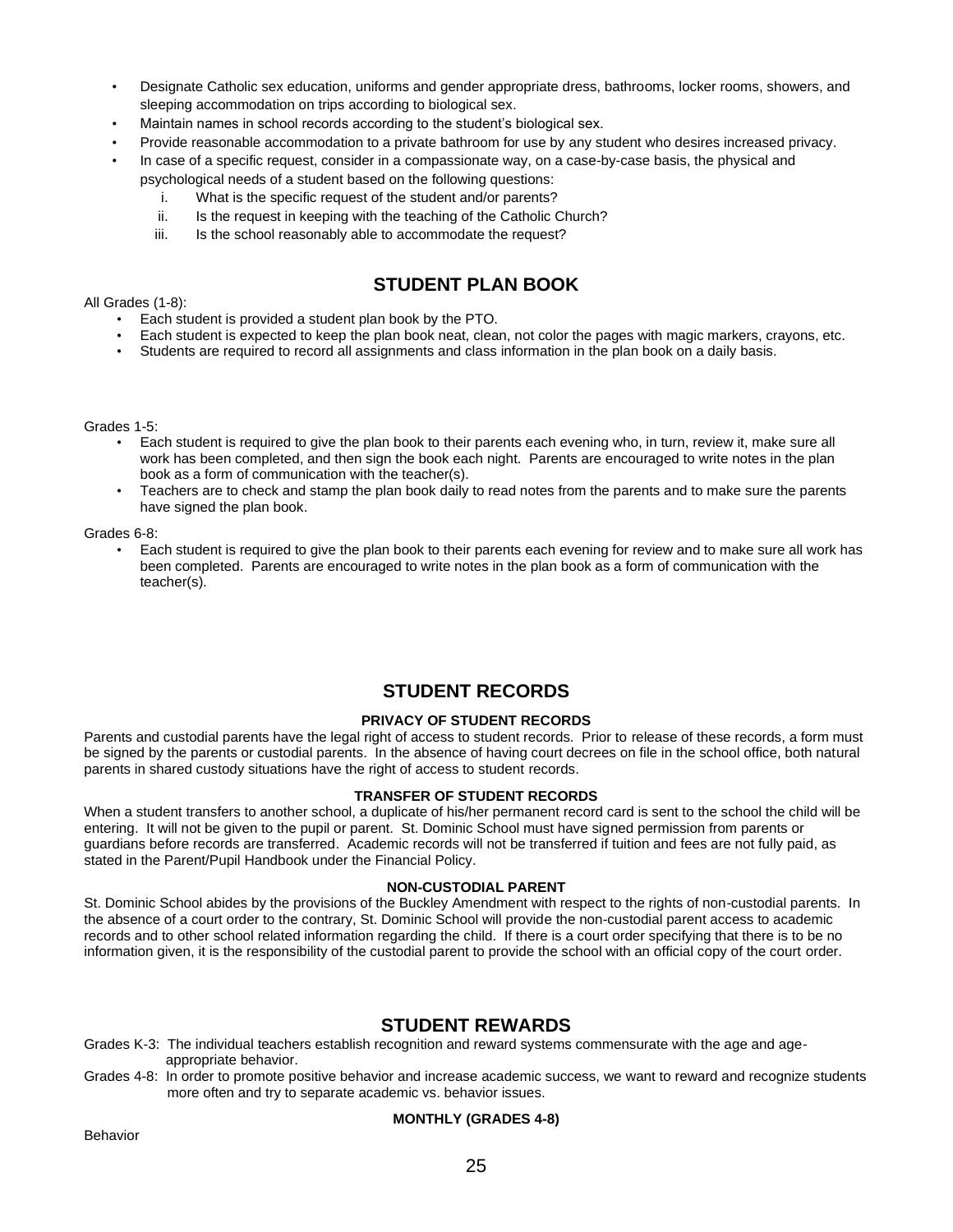- If a student does not get any points for his or her behavior per month he or she will get an Out of Uniform day the first Thursday of the month.
- Teachers can forgive one point per month at the teacher's discretion.
- Teachers will collect the student's cards weekly and at the end of the month check OOU (Out Of Uniform) so students and parents will know if they are out of uniform the first Thursday of the month.

**Academics** 

- If a student has no more than one missing assignment per month, he or she will get either a Homework Pass or five points added to a test grade. Either of these options can be saved all year, but must be used before the end of the school year. No carryover to the next year will be allowed.
- Teachers can forgive one point per month at the teacher's discretion.
- Students will receive a coupon for a Homework Pass or five points added to a test grade. The student must present the coupon in order to get the points or free homework. If the coupon is lost, then it cannot be redeemed or replaced.
- Homework passes must be OK'd by teachers as to what the pass can be used for (no projects, book reports, etc.).

#### **END OF THE YEAR**

- If a student has no points for behavior AND no points for missing assignments, they will receive lunch, a movie, and dessert with the Principal.
- If a students has no points for behavior OR no points for missing assignments, they will receive ice cream with the Principal.

# **TESTING**

Many tests will be teacher designed and administered as needed. The Iowa Test of Basic Skills standardized test will be administered in the Spring to students in Grades 3, 4, 5, 6 and 7. The Cognitive Abilities Test is also administered in the Spring to students in grades 2, 4 and 5.

Standardized test results are recorded in the office and used by teachers. Results of standardized tests are sent to parents when made available by the Archdiocese of Cincinnati.

As mandated by the State of Ohio, EdChoice Scholarship students in grades 4-8 will take the English Language Arts and Math tests, along with any other subject/grade required tests, in the spring. Students in grade 3 take the OAA Reading tests in the fall and spring. Third graders on EdChoice Scholarships will be subject to the Third-Grade Reading Guarantee requirements and the retention provisions under (A)(2) of section 3313.608 of the Ohio Revised Code.

Students who have written Service Plans (speech/language or learning disability) are eligible to receive accommodations on standardized tests only if they receive the same accommodations during the regular classroom testing. Accommodations can only apply to the subject area(s) covered by the written Service Plan.

### **TRANSPORTING STUDENTS BY PERSONAL VEHICLE**

Cars may be used to transport students to and from a destination when bus transportation is impractical to use. The driver must have comprehensive car insurance, must be up-to-date with their Virtus training, and must have completed the Selection.com background check as stated in the Archdiocese of Cincinnati Child Protection Policy. Each passenger must wear a seat belt. No school employee may transport students for school purposes at any time.

### **TUITION CREDIT PROGRAM**

The Tuition Credit Program's goal is to lower the cost of tuition through a tuition credit for every student in grades K-8. The credit is funded by rebates through various shopping programs. Participating programs are Kroger's Community Rewards, and Shoparoo, Amazon Smile, and a variety of local restaurants (communicated throughout the year). The program functions as a subcommittee of the Education Commission and is an easy way to donate money to the Tuition Credit Program without doing anything more than your normal shopping. Contact Rachel Lahni [\(rachel@lahni.com\)](mailto:rachel@lahni.com) with questions.

# **VISITS TO THE SCHOOL\***

Parents are welcome at all times during regular school hours for the purpose of conducting school business. In order to provide the utmost safety and security for each student and staff member, all parents and visitors must sign in at the school office during the hours of 7:45 a.m. until 3 p.m. Other than for the first 3 to 5 days of the school year, parents are asked not to escort their children into the building each morning. Once the child knows the location of the classroom and the best route to get to it, he/she needs to be responsible for getting to the room on time and on their own. Pets are not permitted in the school or outside of vehicles at any time.

High School students may visit upon approval or volunteer after 3:00 p.m. The principal must be notified in advanced. They must also sign-in at the office.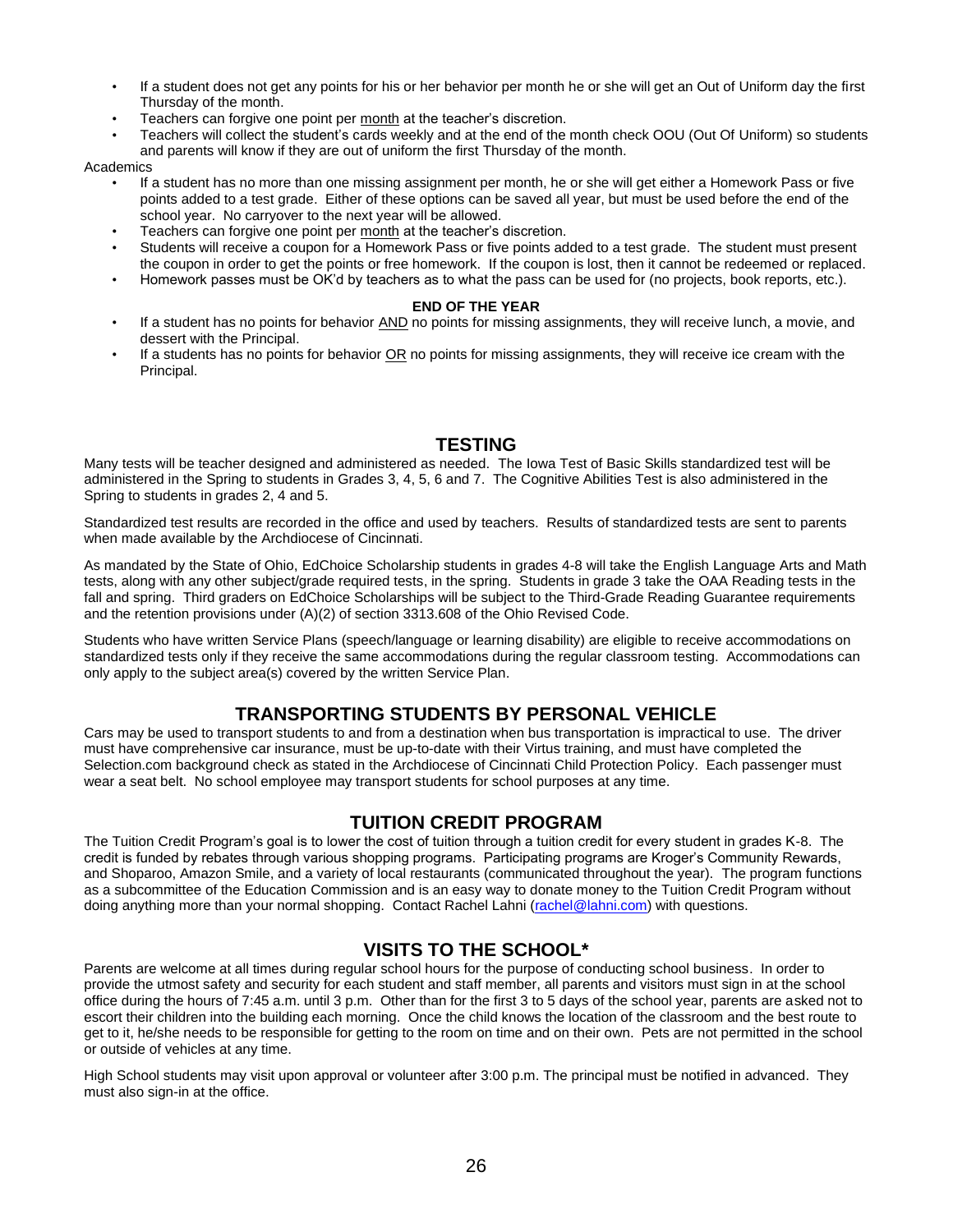### **WELLNESS POLICY MISSION STATEMENT**

Saint Dominic School is an Archdiocesan Roman Catholic elementary school, preschool through eighth grade, operated by Saint Dominic Parish. Saint Dominic School, "A Place To Grow," promotes the physical, nutritional, emotional, social, and spiritual wellness of the students and staff.

#### **WELLNESS POLICY**

- A. Nutritional Education
	- 1. Saint Dominic School will implement the health objectives relating to diet, nutrition, and exercise as stated in the 2015 Archdiocesan Graded Course of Study for Science and Health in grades K-6.
	- 2. Programs relating to proper nutrition, tobacco education, and drug/alcohol education will also be presented to the seventh and eighth grade students as an extension of their basic curriculum.
	- 3. Appropriate materials, reminders, and programs will be prepared and presented to parents regarding proper nutrition, appropriate in-school snacks and lunches, and encouragement for each child to eat a healthy breakfast each morning.
	- 4. Nutrition guidelines, food pyramid charts, suggestions for healthy food choices, and other messages related to health and nutrition will be posted in the school cafeterias and other prominent places throughout the school building.
	- 5. Each student's amount of seated eating time in the cafeteria will be twenty (20) minutes per day to allow for sufficient time to eat a lunch.
	- 6. Depending on the grade level lunch time, students may be provided a five minute segment of time to eat a healthy snack.
	- 7. At the discretion of each teacher, students may have containers of regular tap water at their desks.
- B. Physical Activity
	- 1. All students will participate in the school's physical education program.
	- 2. Physical education programs will implement the objectives of the 2015 Archdiocesan Graded Course of Study for Physical Education.
	- 3. Teachers will be encouraged to integrate physical activities into the class time (stretch breaks, activities which involve movement).
	- 4. All students will have access to recess according to the school's schedule.
	- 5. Discipline will be administered in ways other than depriving a student of recess or physical education class.
	- 6. Families will be encouraged to participate in parish and community sports programs, and to be physically active outside of school.
	- 7. Sports camps, team building events, and intramural activities will be provided through an Activity Bulletin Board to encourage students to engage in an active lifestyle.
- C. Other school-based activities
	- 1. St. Dominic School encourages teachers and parents to provide healthy snacks and to minimize sugary treats for classroom celebrations.
	- 2. St. Dominic School organizations are encouraged to consider healthy food and non-food fundraisers.
	- 3. The St. Dominic School staff will be provided training in nutrition and physical activities designed to enhance learning and classroom activities.
	- 4. Hand washing equipment and supplies are available in each restroom; waterless sanitizing soap dispensers will be mounted in each classroom; and students will wash their hands before coming to the cafeteria to eat lunch.
	- 5. Fully operational and clean drinking fountains will be available throughout the school.
- 6. Designated areas are provided and monitored within the cafeterias for students with special dietary needs. D. Nutritional guidelines for all foods available in school during the school day.
	- 1. St. Dominic School will evaluate the nutritional value of the food and beverages sold during the school day.
	- 2. The St. Dominic PTO will evaluate the nutritional value of the bi-monthly PTO Hot Lunch program and make necessary nutritional changes within two years.
	- 3. There will be appropriate restrictions on students' access to vending machines and the sale of other food and beverages.
- E. Guidelines for reimbursable school meals.
	- 1. St. Dominic School will continue to follow state and federal guidelines for the Special Milk reimbursement program.
- F. Plan for measuring the implementation of the St. Dominic School Wellness Policy.
	- 1. St. Dominic School will establish a Wellness Committee consisting of parents, school staff, students, food service staff, administration, and the public to implement and monitor the St. Dominic School Wellness Policy.
	- 2. The St. Dominic School Wellness Committee will meet a minimum of four times per calendar year to implement and monitor the St. Dominic School Wellness Policy and make periodic reports to the St. Dominic Education Commission.

Approved by the St. Dominic Education Commission

# **WITHDRAWALS**